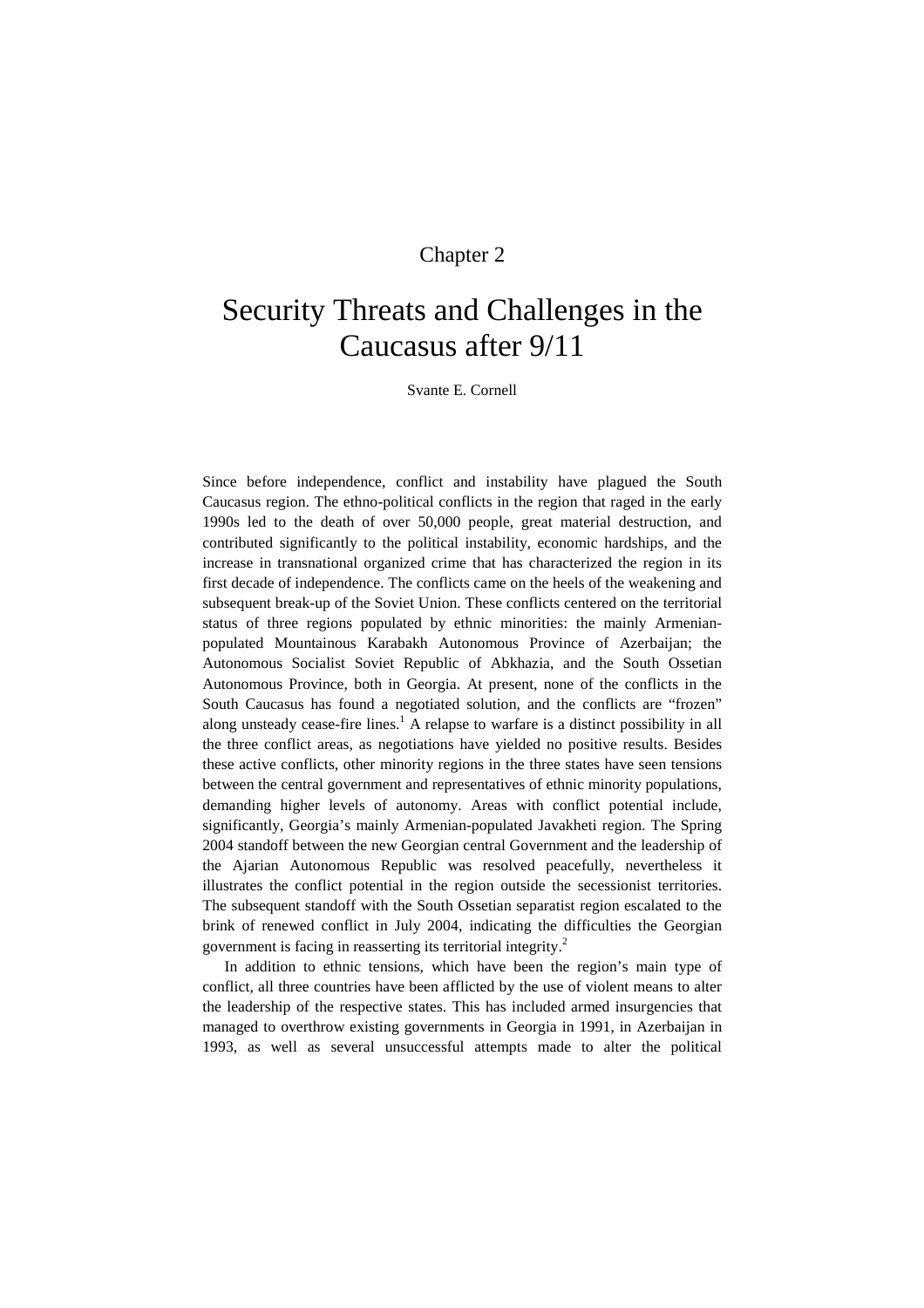environment since then. Assassination attempts have also been made against leaders, including two failed attempts on the life of Georgia's President and the assassination of Armenia's Prime Minister and Speaker of Parliament in 1999. Georgia's regime change in 2003 was tumultuous but took place in a non-violent manner. To compound this unruly picture, the South Caucasus has in the last few years been increasingly affected by other security threats of a more transnational nature, including organized crime, specifically trafficking of narcotics, arms and persons, and the rise of Islamic radical movements.<sup>3</sup>

While these are all internal security threats, the international environment surrounding the region compounds the regional scene. The South Caucasus has gained importance through its strategic location and its energy resources. The region's strategic location between Russia and Iran and connecting Europe to Asia, as well as its oil and gas resources and the region's position as the chief route for the westward export of Caspian energy resources, has gradually led to an increased geopolitical attention to it. Especially after September 11, 2001, the South Caucasus is no longer a backwater of international politics. With U.S. and allied military presence in Central Asia, Afghanistan and the Middle East, the South Caucasus is a crucial area enabling the connection between NATO territory and military operations in Afghanistan and staging areas in Central Asia. Yet, as Alexander Rondeli has pointed out, the important geopolitical location of the South Caucasus has been as much, if not more, of a liability as an asset to the regional states.<sup>4</sup> International interest in the region has tended to increase the polarization of regional politics, entrench existing conflicts, and thereby make the region's road to stability more complicated. Having dramatically differing and existential threat perceptions, the three South Caucasian states have developed diverging strategies to ensure their security. Armenia, perceiving threats from Turkey and Azerbaijan, has sought security through ties with Russia; Azerbaijan, perceiving threats from Iran, Armenia, and to a decreasing extent from Russia, has sought western and Turkish support; while Georgia, encountering threats from Russia and from internal challenges with links to Russia, seeking mainly American protection. The Azerbaijani-Armenian conflict in particular prevents the emergence of such a cooperative framework. To some degree, external players exploit historic fears to prevent closer regional security, diplomatic and economic cooperation. The alignments emerging out of these differing threat perceptions are contradictory and potentially devastating to regional security, because they cement the division of the region, ensure an unpredictable regional political climate, enable arms races, and prevent the emergence of cooperative regional mechanisms.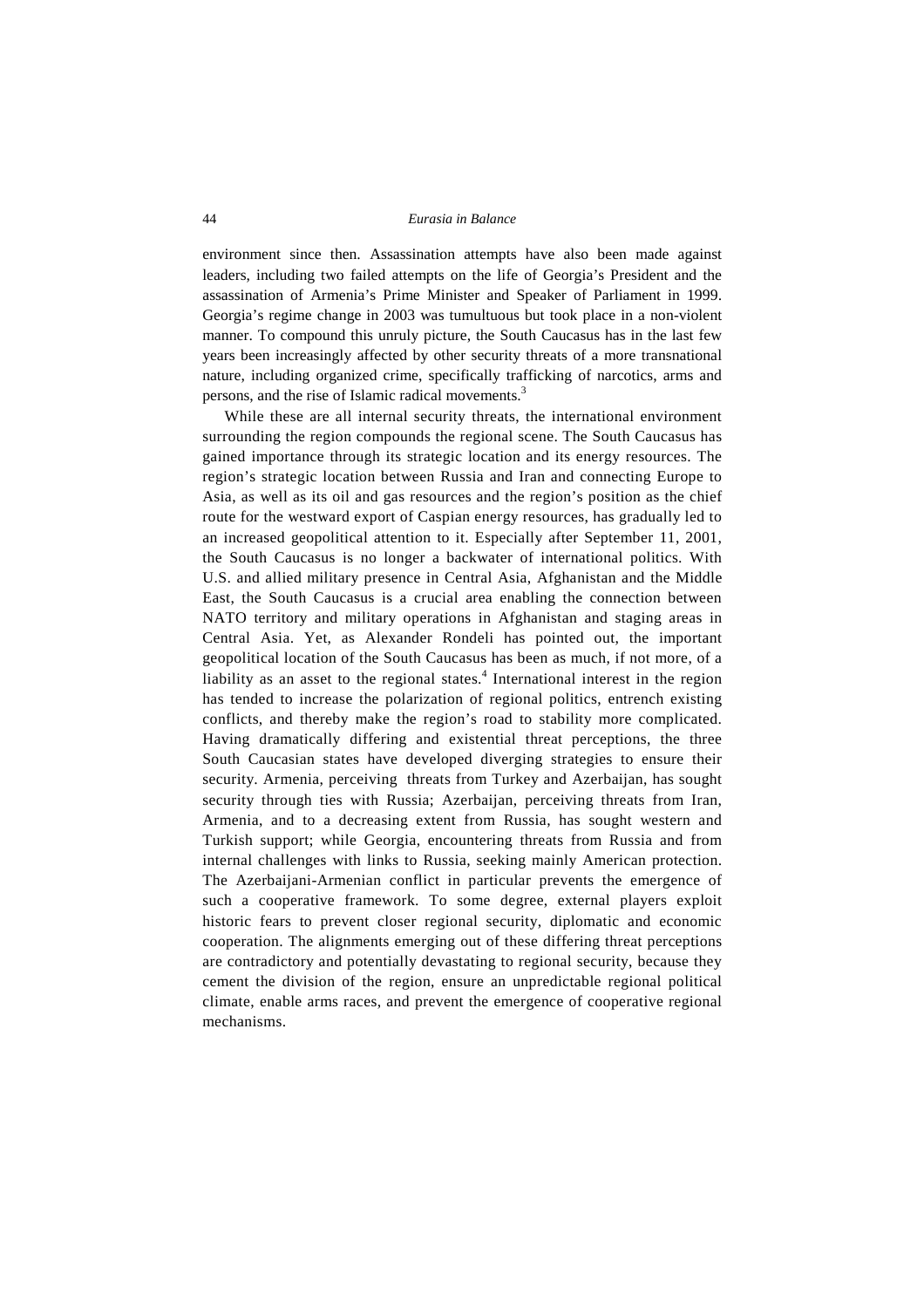# **A Caucasian Security Deficit**

There is an acute security deficit in the South Caucasus. In spite of the manifold security challenges to the region, there are no functioning intergovernmental mechanisms or institutions that help build regional stability or provide for meaningful conflict or resolution. International efforts at conflict resolution, sponsored mainly by the Organization for Security and Cooperation in Europe (OSCE) and the United Nations (UN), have so far brought little result.<sup>5</sup> International security assistance to the regional states, such as NATO's Partnership for Peace program and the Collective Security Treaty Organization, have had limited results, while their integration into Euro-Atlantic institutions such as the Council of Europe and European Union has progressed slowly. NATO's involvement has gradually increased, with Partnership for Peace (PfP) being only the main vehicle for the intensified relationship between the Atlantic Alliance and the South Caucasus.<sup>6</sup> Meanwhile, the increasing strategic value of the region and the actual and potential exacerbation of security threats over time imply a prohibitive potential cost of inaction on the part of the international community, especially western powers with increasingly vital interests in the stability, openness and development of the region.

The security deficit in the South Caucasus consists of internal, regional geopolitical, and transnational challenges. The internal component of the security deficit is the risk of civil and political conflict, which, until 2003, was believed to pose a major threat to the stability of Azerbaijan and Georgia. These countries both managed to conduct orderly if very different successions of power, which have not eliminated the risk of internecine political conflict, but strongly decreased it in the short term. The second, intra-regional, challenge to security consists of the unresolved territorial conflicts, which form the single most dangerous threat to security in the region and whose peril, contrary to conventional wisdom, may be increasing rather than decreasing with time, as the renewed violence in South Ossetia in the Summer of 2004 illustrates. The third category is an array of transnational threats posed mainly by terrorism and organized crime which are mounting rapidly, and were virtually unchecked until the Georgian change of Government in late 2003, but remain significant. In addition to these intra-regional security challenges, the countries of the region are compounded by a fluid and unpredictable array of relations with the regional and great power that have interests in the region.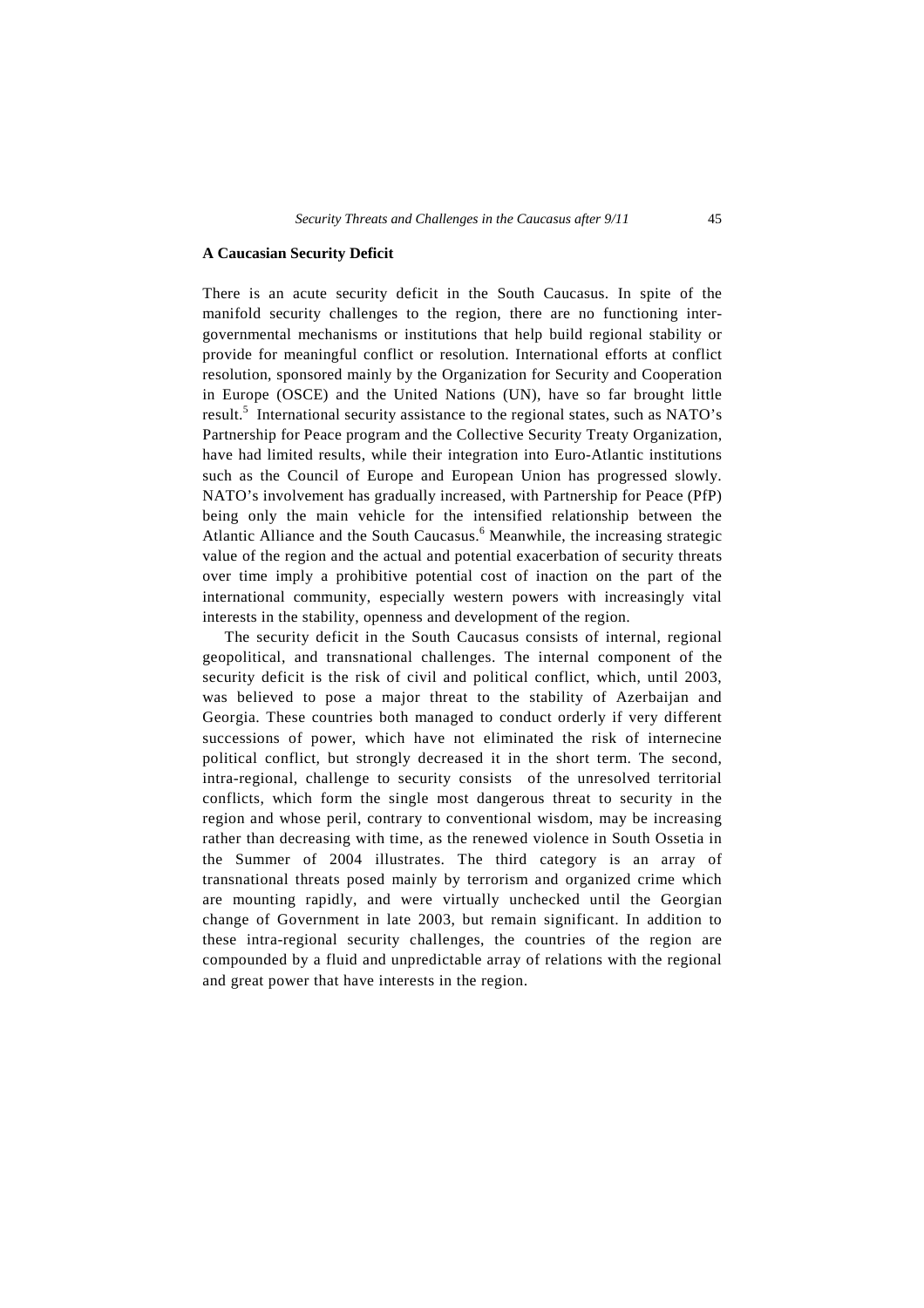#### **Intra-Regional Challenges to Security**

#### *Political Violence*

No change of government in the South Caucasus has taken place in a completely peaceful, constitutional, and orderly manner. President Elchibey came to power in a mostly bloodless revolution in 1992, as did President Saakashvili in Georgia in 2003. Armed coups unseated Presidents Zviad Gamsakhurdia of Georgia in 1991 and Elchibey in 1993, bringing former Communist-era leaders Shevardnadze and Aliyev to power. A palace coup removed Armenian President Levon Ter-Petrossian and brought Robert Kocharyan to power, while limited violence surrounded the election of Ilham Aliyev in 2003.

Attempts to murder political leaders have also occurred. The 1994 and 1995 coups against Aliyev clearly intended to eliminate him. In Georgia, the 1995 and 1998 attempts to assassinate President Shevardnadze have narrowly failed, , and several other coup or assassination attempts have been foiled. The most tragic event took place in October 1999 in Armenia, when armed gunmen entered the parliament in full session and succeeded in killing the NAME Prime Minister who was addressing a plenary session, as well as the NAME Speaker of Parliament and several cabinet members, plunging Armenia into a prolonged political crisis .

Military insurgencies are another problem that has especially plagued Georgia, whose army is in the worst material condition and suffers from poor discipline. A revolt by a tank battalion in Senaki in western Georgia in 1998 led by colonel Akaki Eliava was put down, while a National Guard insurgency in Mukhrovani 15 miles East of Tbilisi in May 2001 was silenced, though it seemed to have more to do with the desperate condition of the soldiers than with politics.<sup>7</sup>

That said, warnings of succession crises triggering civil wars and state collapse in Azerbaijan and Georgia turned out, with the comfort of hindsight, to have been significantly exaggerated. A planned and relatively orderly succession took place in Azerbaijan. $8$  Georgia, on the other hand, went through a "velvet revolution", bringing about an unexpected change of government. In the case of Azerbaijan, opposition protests on Ilham Aliyev's election briefly turned violent, but failed to generate mass support and were rapidly suppressed. In Georgia, the opposition led by Mikheil Saakashvili capitalized on mass support for their protests against President Shevardnadze's electoral fraud and succeeded in bringing about a revolution without bloodshed, thanks to U.S. and to Russian efforts at mediating between the two sides.<sup>9</sup> In sum, domestic political threats to security remain present in all three countries, though the potential for unrest should not be exaggerated.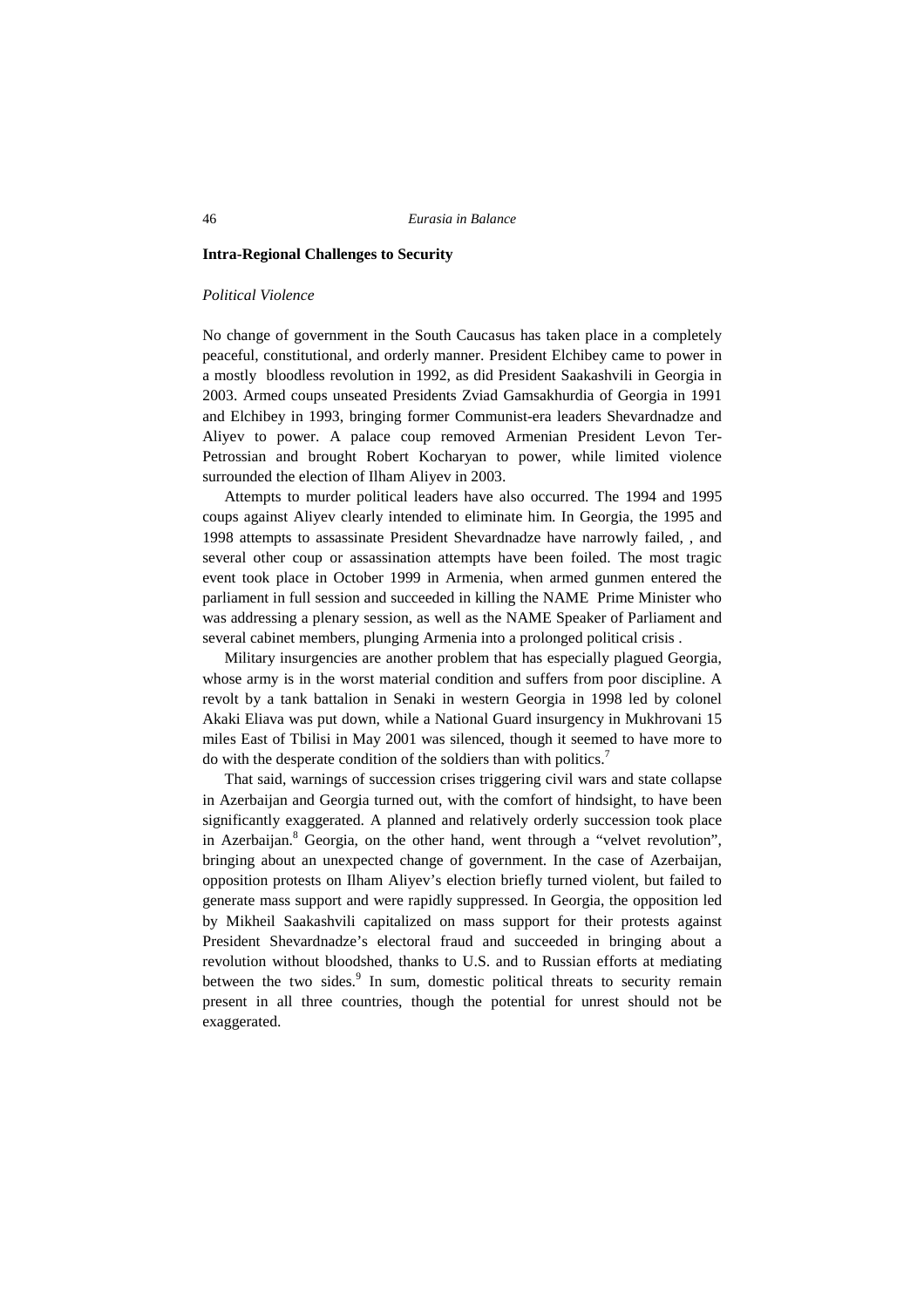#### *Unresolved Conflicts*

Three unresolved conflicts are frozen along cease-fire lines in the South Caucasus: that between Armenia and Azerbaijan over Nagorno- Karabakh, and those in Georgia between the central government on the one hand and the secessionist territories of Abkhazia and South Ossetia on the other. Of these, the South Ossetian conflict saw an improvement at the grassroots level, with open communication occurring across the cease-fire line, until renewed fighting erupted in 2004. Karabakh and Abkhazia nevertheless form considerably more acute security threats, given the larger size, tension, and potential for large-scale violence of these conflicts.

*Nagorno-Karabakh*. The unresolved conflict between Armenia and Azerbaijan is the largest threat to peace and security in the South Caucasus and perhaps in the wider region.<sup>10</sup> With every year that the deadlocked conflict continues without a solution, the risk of a resumption of hostilities looms larger, with ever larger implications. At present, political elites in both Armenia and Azerbaijan seem inclined to find a solution by peaceful means. While Armenia has suffered considerably in both economic and demographic terms (due to out-migration) as a result of the conflict, its current leadership refuses to compromise on demands for Karabakh's independence. This is the case in part due to the dominance of a Karabakh elite in Armenian politics: President Robert Kocharian is the former President of the unrecognized republic, and defense minister Serzh Sarkisian is its former defense minister. This elite seems to give at least equal emphasis to Karabakh's distinct interests compared to those of Armenia proper, unlike former President Levon Ter-Petrossian, who concluded by 1997 that Armenia's interests required a compromise on the status of Karabakh. The power of the Karabakh lobby is becoming more overt. In June 2004, an advisor to President Kocharyan, Garnik Isagulian, publicly declared that Armenia's next President should also be from Nagorno-Karabakh, as that area is crucial to Armenia's national interests.<sup>11</sup> The Armenian leadership currently controls the territory of Nagorno-Karabakh and seven adjacent Azerbaijani regions, and therefore feels less urgency in a solution. Armenia is clearly interested in preserving the military *status quo* until it can get a favorable deal. The Azerbaijani society and leadership, on the other hand, is deeply disturbed by the humiliation of losing around a sixth of the country's territory, and the 900,000 refugee and internally displaced persons (representing 11 percent of the country's population) which is both an economic drain and a political concern. In the early 1990s, both Azerbaijan's Communist regime and the Popular Front government under Abülfez Elçibey saw their demise in great part due to their failures in the war, and the new President, Ilham Aliyev, is well aware of the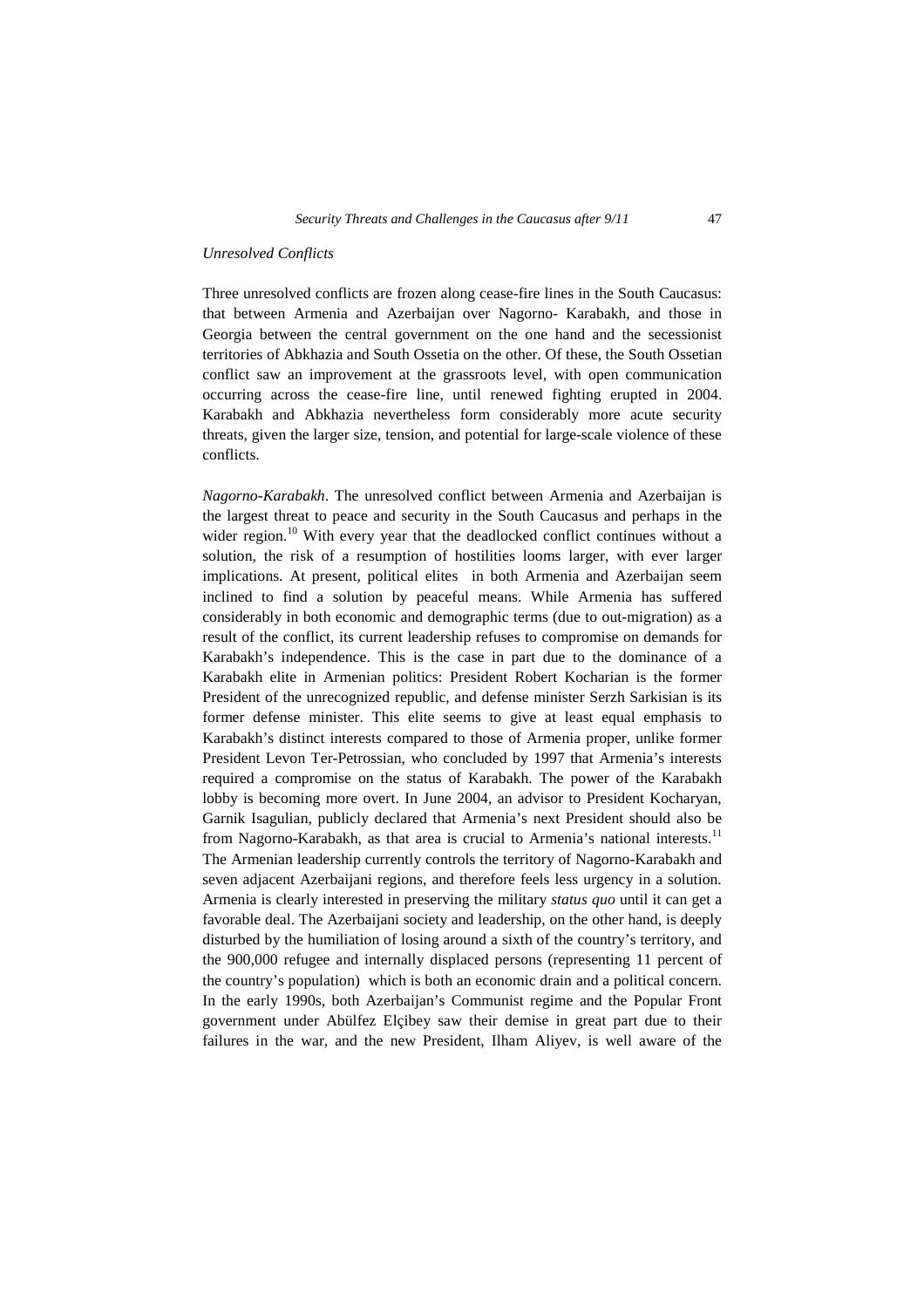centrality of the Karabakh issue in the country's politics. Moreover, popular frustration in the country is on the rise with what is perceived as Armenian intransigence and international disregard to the aggression committed against their country. President Heydar Aliyev's efforts to control the IDP population seems to have been the major reason that spontaneous *revanchist* movements, including paramilitary ones, are not emerging, especially among the refugee population.

The failure of negotiations has worsened matters. When President Ter-Petrossian accepted the 1997 Minsk Group proposal, hundreds of thousands of IDPs rejoiced at the prospect of an imminent return home. In late 1999, an imminent deal was shelved after the October 27 tragedy in the Armenian parliament, while great hopes were again dashed in the Spring of 2001 as negotiations in Key West, Florida, were seen to lead to progress but no concrete progress was eventually achieved as both leaders were unable to make good on their commitments at Key West. In August 2002, President Heydar Aliyev offered the restoration of economic relations in return for Armenian withdrawal from the four occupied territories along the Iranian border. President Robert Kocharyan's refusal to discuss this offer led to a widespread sentiment in Azerbaijan that Armenia's leadership was not interested in a negotiated solution. Local analysts believe that, as a result, a military solution is the only remaining option to restore the country's territorial integrity and enable refugees to return to their homes.<sup>12</sup> Ilham Aliyev's government, which has always kept the military option as a last resort, is now increasingly stressing that the Azerbaijani army is ready to liberate its territory if negotiations fail. If the present deadlock continues, as seems likely, the public and elite mood in Azerbaijan will continue to gradually tilt towards war. Meanwhile, Azerbaijan is recovering economically, and is beginning to receive substantial oil revenues: by mid-2004, the National Oil Fund had gathered a billion dollars and the Baku-Tbilisi-Ceyhan main oil export pipeline had already reached two thirds completion. Azerbaijan is also building its armed forces with Turkish assistance and with Pakistani support – while Armenia's population is shrinking. Sooner or later, a continued impasse and evolution in the bilateral balance of power are likely to lead increasing numbers of Azerbaijanis to feel that the odds are in their favor.

A new war between Armenia and Azerbaijan, should it take place, is unlikely to remain as limited as the previous one was. In 1992-94, the two states had only rudimentary weaponry, and the military forces involved were far from professional. But in the last eight years, both states have acquired more sophisticated and deadly arms, meaning that a new war would almost certainly cause much larger human and material destruction. Perhaps even more alarming is the network of alliances that both states have built, with Russia and Turkey respectively, that are unlikely to remain neutral in the case of a new confrontation.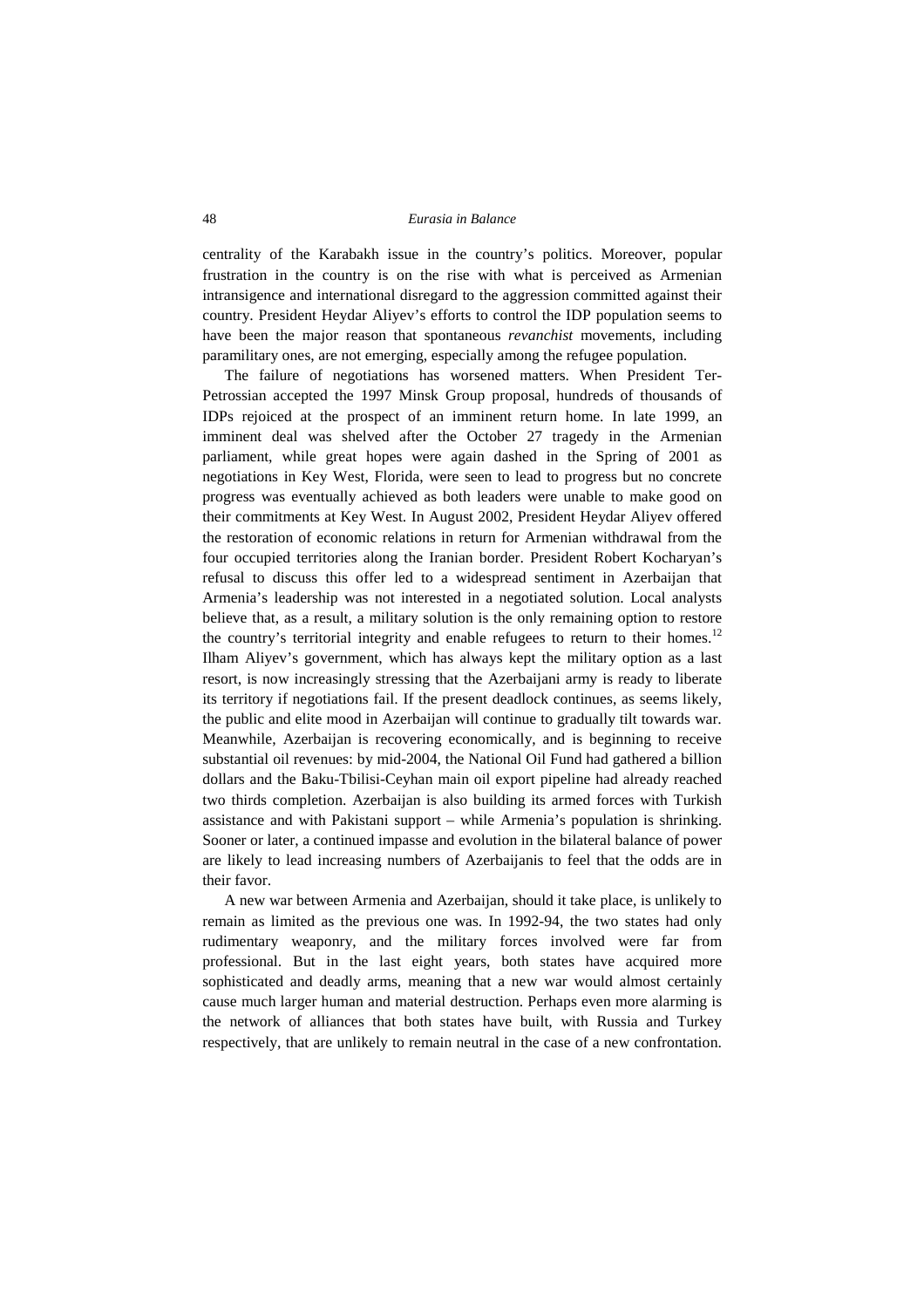Fighting would also be likely to take place close to the Iranian border, therefore possibly drawing Iran into the conflict as well. Pakistan is also providing Azerbaijan with military assistance and training, while the United States has crucial interests in the region's stability. As will be discussed below, great power involvement may help prevent a new war, but would give it regional implications of a massive scale if it were to occur.

*Abkhazia.* The conflict in Abkhazia has the same symbolic importance for Georgia as Karabakh has for Azerbaijan. Similarities abound, including a humiliating defeat against a numerically considerably smaller enemy supported by external powers; ethnic cleansing and the creation of a large IDP population; a mutiny during the war that threatened collapse of the state; and protracted negotiations that seem to yield no results. But unlike Karabakh, unrest has returned to Abkhazia several times since the end of large-scale hostilities. Firstly, Georgian paramilitary forces with roots in the IDP population have been carrying on a low-intensity conflict along the border regions of Abkhazia and Samegrelo (Mingrelia) for several years. But more importantly, a brief return to warfare occurred in May 1998, which forced around. 30,000 Georgians that had returned to their homes in Abkhazia's Gali region to flee again.<sup>13</sup> Then as now, the Abkhazian side relied heavily on Russian peacekeeping troops that have been considerably closer to the Abkhaz *de facto* secessionist authorities than to the Georgian side. The United Nations Observer Mission in Georgia (UNOMIG), which is responsible for monitoring the situation in the region and the demilitarization of the border, has practically no influence over the Russian peace keepers. These forces, together with Georgian paramilitaries and Abkhaz separatist formations, are heavily involved in the contraband smuggling going through Abkhazia.

Participation in the illegal economy used to extend high into the state hierarchy during the Shevardnadze era and could still be expected to survive. It knows no ethnic limits, and remains one of the few areas where quick enrichment and interethnic cooperation is possible. Strong elements on both sides have economic interests in delaying a resolution to the conflict, although the same forces have no desire in a resumption of hostilities. In short, strong forces have a stake in the status quo. Clashes between peacekeepers and guerrillas in Gali region occur on economic rather than political grounds, involving the redistribution of spheres of influence.<sup>14</sup> There are no guarantees for the safety and dignity of the  $40,000$  IDPs, who returned to the Gali region after hostilities in May 1998. Russian peacekeepers deployed along the Inguri river have assisted Abkhaz de facto authorities to build up a state border with Georgia, and to advance towards the Kodori gorge in eastern Abkhazia, which is out of Sukhumi's control and remains a Georgian outpost in Abkhazia. Kodori became a haven for Georgian guerrillas and Chechen irregulars.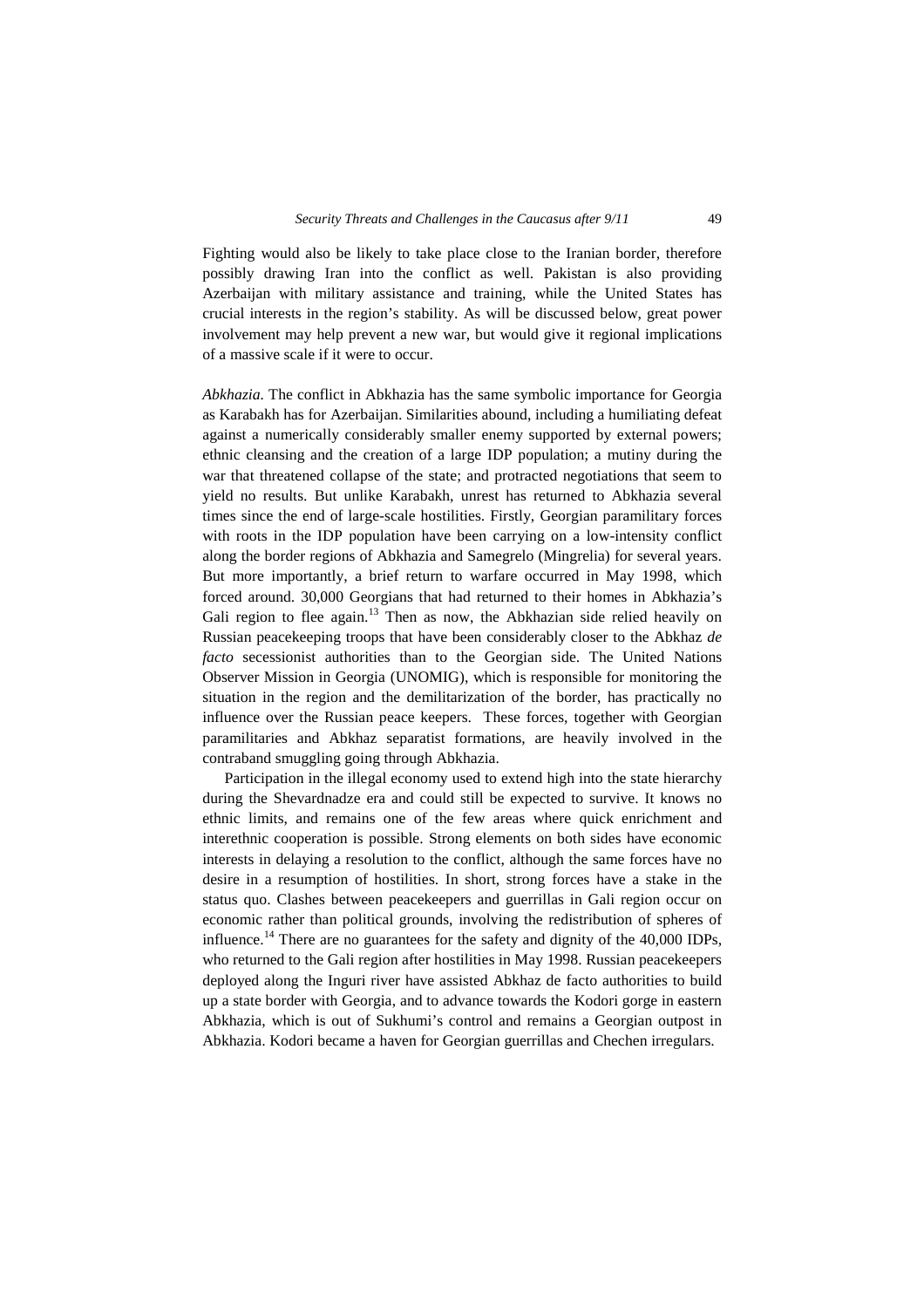In October 2001, unrest returned to Abkhazia, who launched abortive attack against Sukhumi in October  $2001^{15}$ . At that point, Georgian paramilitaries supported by Chechen irregulars under field commander Ruslan Gelayev entered Abkhazia from the Kodori gorge, breaking through Abkhaz defenses before Russian air force jets bombed their positions, forcing them to retreat. The Georgian government denied any knowledge of the events, however high echelons of power were undoubtedly informed. Eye witnesses had seen Georgian interior ministry trucks shipping armed men toward the conflict zone.<sup>16</sup>. The episode spurred debate in Georgia on whether a re-conquest of Abkhazia was possible. As of 2004, the Georgian regular army is in no condition to stage a military operation in Abkhazia. However, the size differential is so large that even a small but reasonably welltrained and disciplined Georgian force could alter the balance heavily in Georgia's favor. The U.S. Train and Equip program for the Georgian military could create exactly that. Abkhazian concerns center around on the future potential of Georgian troops using their training and newly acquired equipment in renewed attempts to re-conquer separatist territories in Abkhazia and South Ossetia.<sup>17</sup> The Summer of 2004 saw renewed tensions between the Georgian authorities and Abkhazia, with Georgian President Mikheil Saakashvili threatening to sink ships sailing to unrecognized Abkhazia.<sup>18</sup>

*South Ossetia.* While the conflict in South Ossetia was considerably less severe than the one in Abkhazia and a substantial grassroots reconciliation and return of refugees as well as economic links have occurred since the mid-1990s, the rose revolution in Georgia of November 2003 led to renewed attempts by the central government under newly elected President Mikheil Saakashvili to redouble efforts to reassert Georgia's territorial integrity. These efforts started with the successful reintegration of the autonomous province of Ajaria into Georgian central rule. Ajaria is populated by Georgians, many of whom are of Muslim descent. It had been ruled since 1991 by a regional strongman, Aslan Abashidze, who never sought independence from Georgia but *de facto* acted as an independent regional chieftain, whose main aim was to be left alone in control over Ajaria. He skillfully used his relationship with political and economic circles in Russia and Turkey as well as his financial capital to stay out of the weakened Georgian central government's orbit, among other by threatening to use his financial resources to mount political campaigns in Georgian national politics. This helped him reach consecutive deals with former President Shevardnadze, implying in principle that Abashidze left Shevardnadze alone in Tbilisi as long as Shevardnadze ignored Abashidze's control over Ajaria.<sup>19</sup> Newly elected President Saakashvili saw it necessary to abrogate this deal, capitalizing on strong public support in Georgia including in Ajaria, and managed to force Abashidze to leave the country for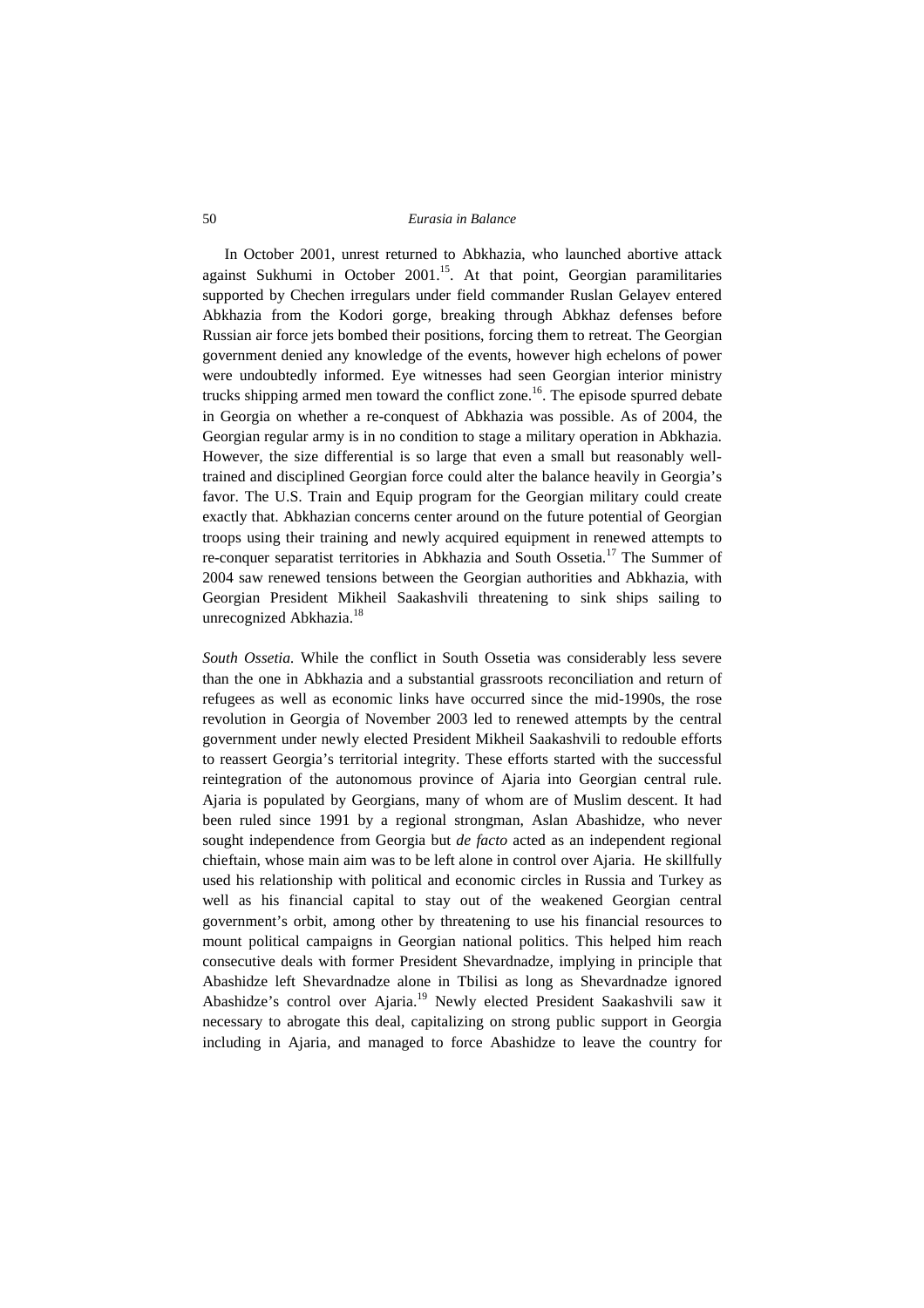Russia. An implicit deal seems to have been reached between the Georgian and Russian leaderships, whereby Russia's abstention from support for Abashidze was reciprocated by stronger Georgian efforts to rein in Chechen groupings on Georgian territory.

Saakashvili then tried to follow the same strategy in South Ossetia in summer 2004. However, the Ossetian leadership was able to play a much stronger ethnic card to prevent Georgian encroachments among the population. In addition, after a perceived defeat in Adjara, Russia's role was less forthcoming in helping Georgia resolve the conflict and reintegrate South Ossetia. The Georgian government seems to have concluded that a long-term strategy for the reintegration of South Ossetia would be necessary. This includes controlling the smuggling across the separatist region, which functioned as a major artery for contraband goods from Russia through Georgia. Such smuggling has deprived the Georgian government of billions of lari in customs revenues, and provided substantial finances for the separatist South Ossetian leadership. Meanwhile, Georgia tried to wage a public relations campaign in South Ossetia, in order to mitigate the efforts of the Ossetian separatist leadership to keep ethnic tensions alive.<sup>20</sup> The South Ossetia conflict experiences renewed violence for the first time in many years, as Russia organized an influx of Transnistrian, Cossack and North Caucasus "volunteers" into South Ossetia.<sup>21</sup> and Georgian and Ossetian forces exchanged fire in July and August 2004. Russia consistently sided with South Ossetia in this outbreak of hostilities, used its veto power in the OSCE to prevent the organization from taking a greater role in the conflict, and permitted if not encouraged the transfer of Russian citizens from the North Caucasus to South Ossetia where they served as mercenaries for the Ossetian side.<sup>22</sup> The outlook for a peaceful reintegration of South Ossetia into Georgian central control seems dim, as long as Russian support for South Ossetia continues.

# **Transnational Threats**

Transnational threats with both criminal and ideological motivations are present in the South Caucasus today. The trafficking of narcotics, arms and persons in the South Caucasus has gradually increased since the demise of the Soviet Union. Neither of the three states have shown a capability or political will to control the illicit drugs trade, contraband, and other types of lucrative criminal enterprises, given the risks of potential reprisals associated with targeting relatively powerful actors. While transnational crime in the Southern Caucasus does not yet pose the same danger as in parts of Central Asia, the location of the region on the major trafficking routes from Afghanistan to western Europe implies that growing drug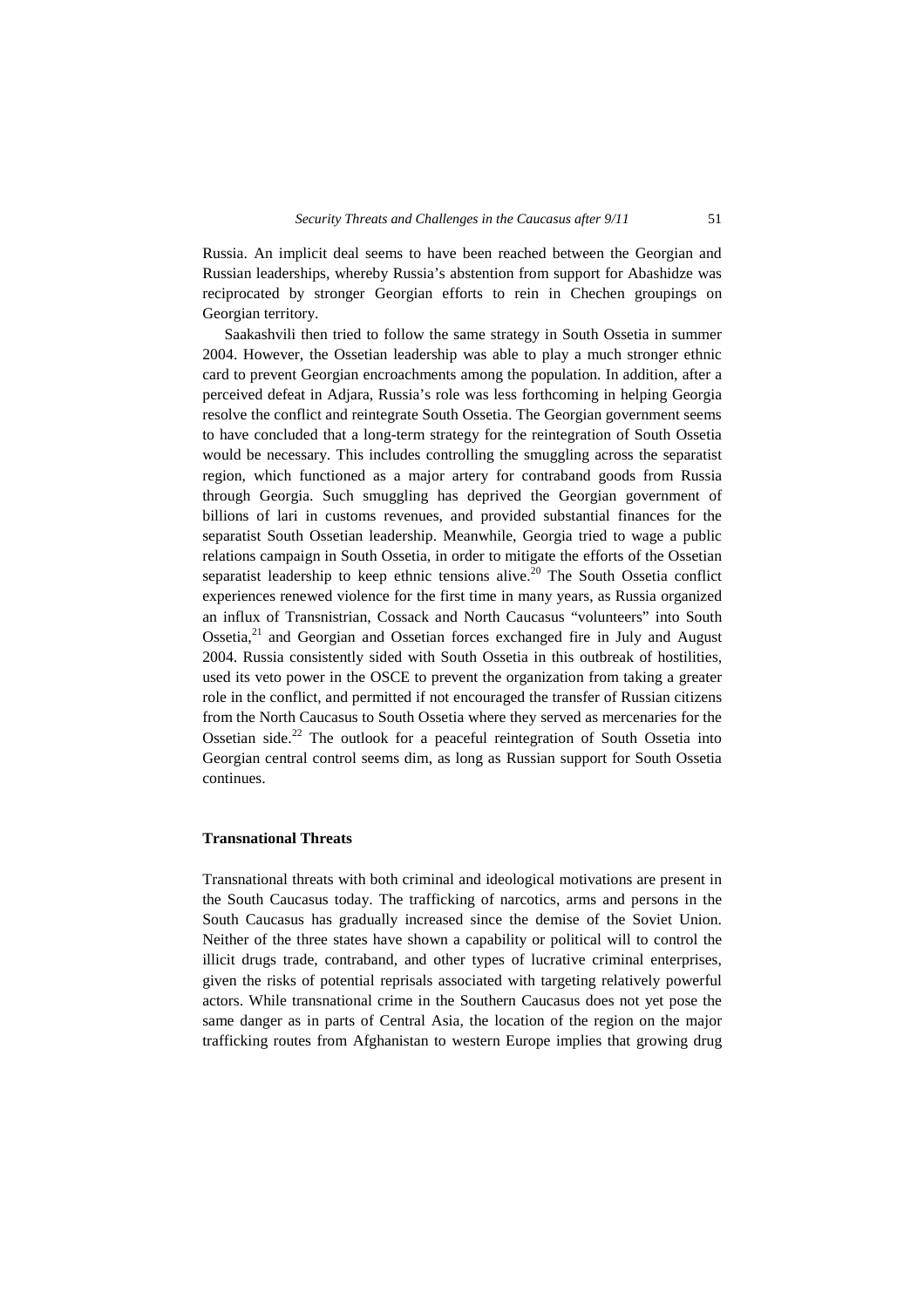trafficking could become a serious threat to statehood and breed instability. As Afghanistan's production of opium in 2004 is projected to be growing significantly over the already high level of 3,600 tons in 2003, traffickers increasingly use South Caucasus for transit. The trafficking of WMD materials is also a serious issue, particularly in Georgia.<sup>23</sup> Most disturbingly, as transnational organized crime successfully seeks shelter in lawless secessionist territories, it sustains the deadlocked conflicts there, while far-flung criminal organizations are infiltrating government and bureaucracy at central, provincial and local levels.<sup>24</sup>

With persistent economic and political instability in the region, combined with the inability of South Caucasian governments to gain control over all their territory, it remains to be seen, for example, if the new Georgian government will transform its anti-corruption momentum into sustainable policy. As far as the illicit arms trade is concerned, there will remain great demand for weapons until the secessionist conflicts are resolved and the influence of criminal actors is meaningfully reduced.<sup>25</sup> The threat of transnational crime capturing state organs is evident by Georgia's Pankisi Gorge experience, where reliable indications suggest that transnational criminal groups were practically renting the area from former high officials in exchange for large sums of money.<sup>26</sup> While the cadre changes in the ministries of interior and state security in 2001, the Pankisi Gorge clean-up operation in 2002, and the change of government in 2003 have considerably improved the situation, penetration of state by transnational crime is apparent and dangerous in the long term. During periods of instability, for example in the event of a protracted succession struggle or revival of ethnic conflicts, it is conceivable that criminal or terrorist networks in search for a base of operations will seek to find a haven in the South Caucasus – especially given the strategic location of the region.

In the ideological realm, radical Islamic movements are another transnational threat. These groups exist in the South Caucasus, though not on a significant scale. However, dire socio-economic conditions and the continued deficit of democratic governance are factors that could spur the rising influence of radical and militant Islamic movements. Being the only overwhelmingly Muslim country in the region, Azerbaijan is more affected by this problem than its neighbors, though Georgia also experienced its fair share of the problem. In Azerbaijan, Wahhabi Sunni elements have gained strength among marginal segments of the population both in the capital Baku and in the North of the country, which is predominantly Sunni. In the Southern parts bordering Iran, there has been a concomitant growth of Shia's Islamic sentiment, fueled and abetted by Iranian clerics. In Georgia, the main focus of Islamic militancy was in the Pankisi Gorge in 1999-2002, as Chechen and other foreign missionaries took advantage of the lack of state control over the region to make the gorge a base of operations.. While the overall risk of Islamic militancy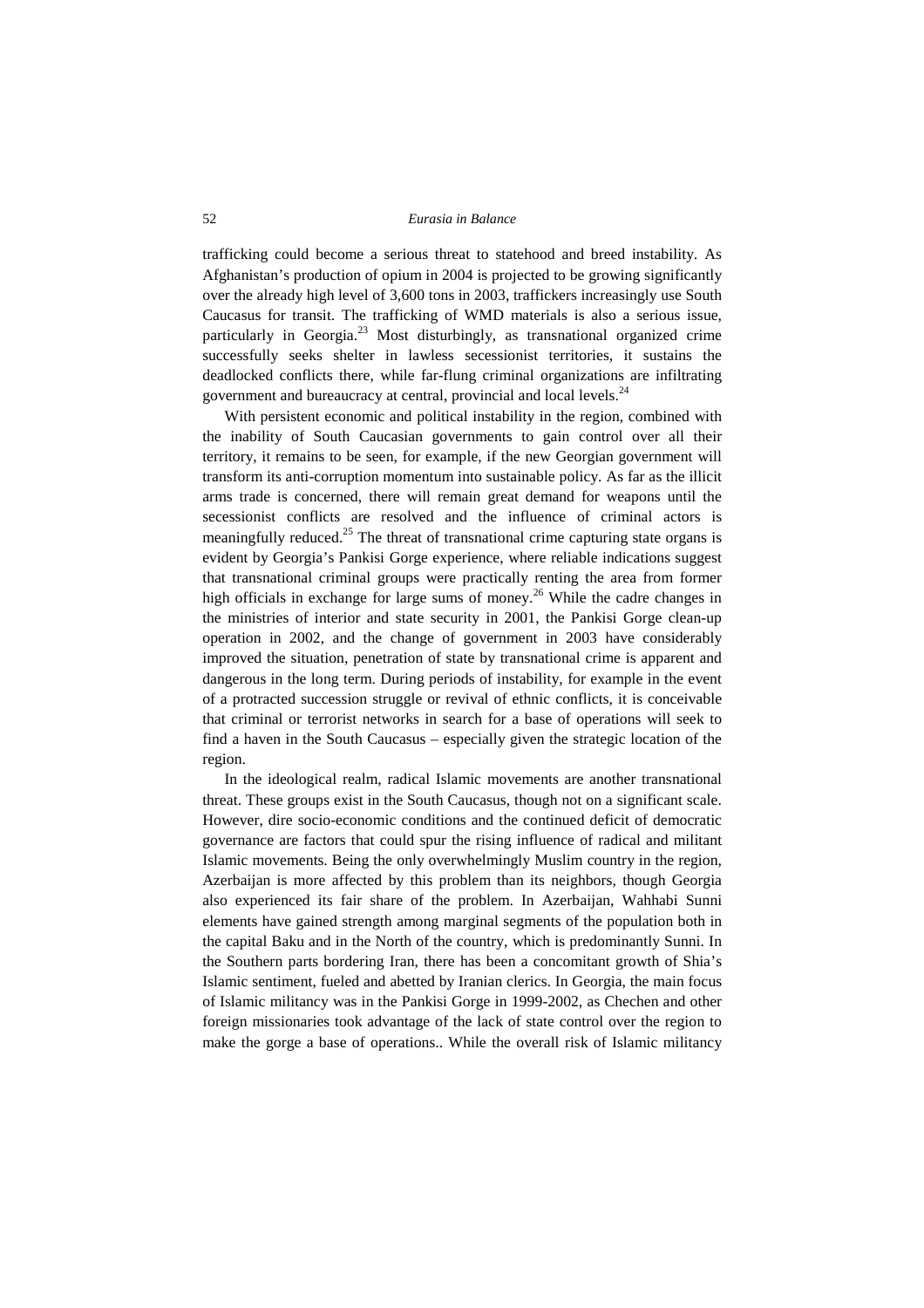and terrorism is comparatively low in the region, the proximity of the war in Chechnya and disillusionment with the ideologies of democracy and market economy are risk factors. The second Chechen war, raging since 1999, has led to a marked increase of Islamic radicalism not only among the Chechens but among neighboring republics of the North Caucasus, including Daghestan. Arab missionaries preach the Salafi (Wahhabi) version of Islam and are gaining a growing popularity among people whose lives have been ravaged by war and economic despair. By 2000-2001, this process had begun to affect the South Caucasus as well. The Sunni north of Azerbaijan has become an area of Salafi influence, whereas both the Pankisi gorge of Georgia and other, not traditionally Muslim parts of mountainous northern Georgia are also affected by Islamic proselytizing. The modest but noticeable rise of Shi'a Islamic radicalism in Azerbaijan developed partly due to the support it has received from Iran, but also because of disappointment among the general public with political, economic, and social conditions. Loss of faith in both communism and market economy increases the appeal of Islam, with its notions of equality, brotherhood and fairness. This could potentially serve as an aggravating factor in the democratic development of the country, while in the short term, the rise of Islamic radicalism is likely to remain manageable.

#### **Regional Security Patterns**

The political balance within and between the three Caucasian states and societies is already fragile, however, the weakness of these states has required them to seek foreign patronage and support, while the attractiveness of the region has itself led to a high level of great power interest. The interests of and relationships with foreign powers therefore deeply affect political processes within the three states. Political forces and leaders in the Caucasus remain watchful of their relations with Moscow, Washington, Tehran or Ankara, in the hope that such relations would give them an advantage in domestic political struggles. Combined with the changing policies and uncertain commitment to the region on the part of the great powers, this increases the instability and unpredictability of South Caucasian political processes.

# *Foreign Policy Formulation in the Three States*

As was alluded to earlier, the three South Caucasus states display dramatically diverging perceptions of threat, which in turn lie at the basis for their divergent and sometimes contradictory foreign and security policies. These enduring and indeed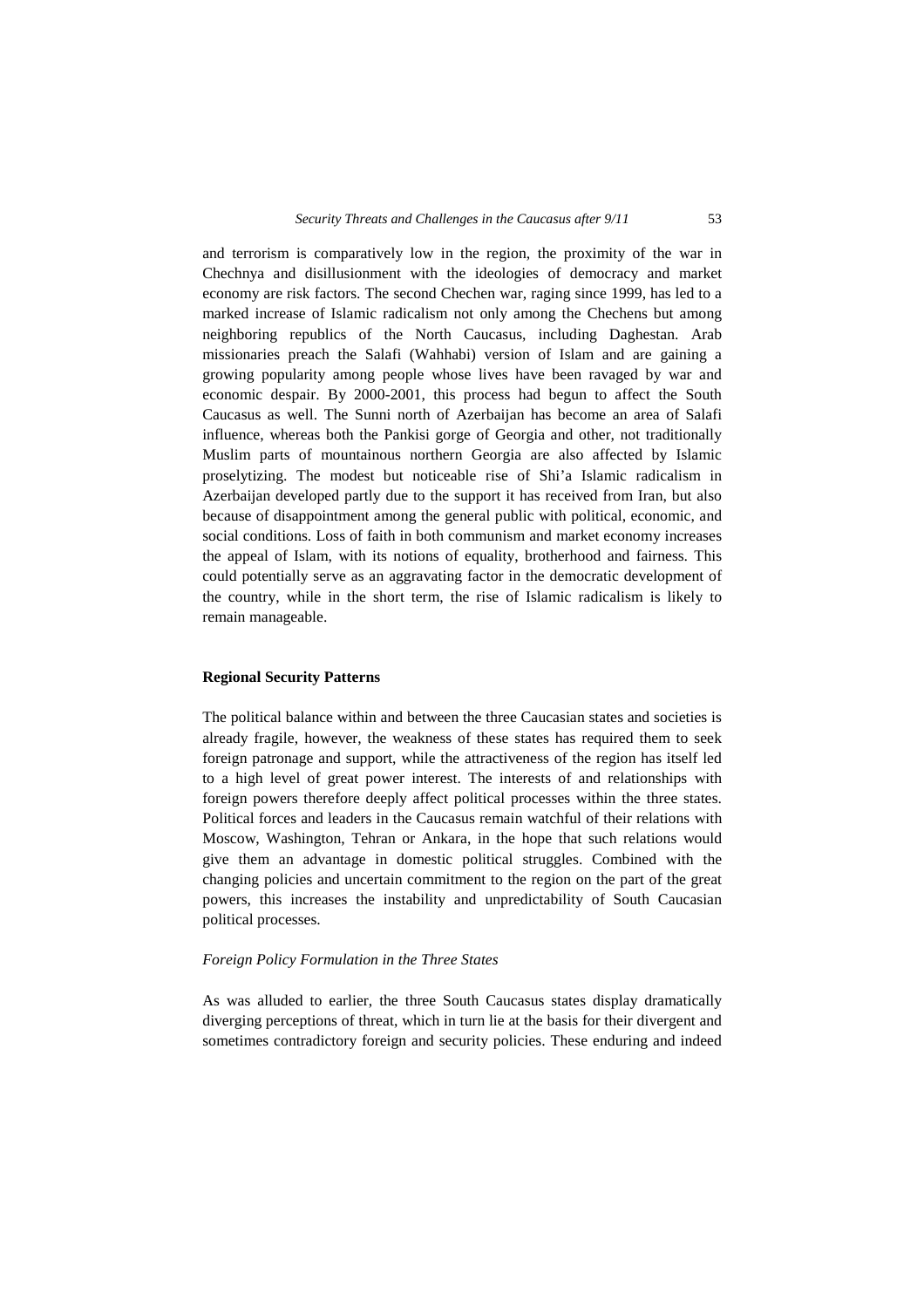existential threat perceptions are crucial components of the regional security situation and a part of the mindset of instability in the South Caucasus. Partly due to historical experiences and partly to their bilateral relations , the development of common regional policies among the three states has been eluded. Instead, each regional state has defined their own national interests and threat perceptions regardless of the impact it has on their neighbors. This zero-sum approach has provided a fertile ground for external powers to impose their influence by capitalizing on the threat perceptions of the three weak states of the region.

*Armenia.* Armenia's threat perception is based mainly upon its historical fear of Turkish aggression, going back to the massacres of Armenians in the final decades of the Ottoman Empire. Regaining independence at a time of conflict with Azerbaijan, Turkey's backing of Azerbaijan, the Turkish-Armenian border closure, and attempts to put pressure on Armenia to end its occupation of Azerbaijani territories led to a revival of Armenian fears of Turkish aggression. Diplomatic efforts of the Armenian Diaspora and government are geared toward achieving international recognition of the 1915 massacres as genocide and compensations claims. Turkey, however, denies the Armenian accusations and is irritated by unofficial Armenian territorial claims on the Kars and Erzurum areas of Turkey. Armenia's fears may have been unrealistic as Turkey's foreign policy during the entire period of the republic has been cautious, and its actions in the region have been restricted by diplomatic links to the West and Russia.<sup>27</sup> However, the threat perception has been very real in Armenia, and a strong guiding force in Armenian foreign policy. As a result, in spite of its anti-Moscow stance in the Perestroika era, Armenia rapidly restored its security and military links to Moscow by May 1992. Armenia has relied on Russia as a guarantor of its security, and has been an active participant in the CIS' Collective Security Treaty Organization. For most of its independence, Armenia has followed a self-isolating, pro-Moscow foreign policy. Moscow has regarded Armenia as an important ally in the Caucasus, and most Armenians view a close relationship with Moscow necessary. Russia currently maintains its  $102<sup>nd</sup>$  military base, a division of S-300 anti-aircraft missiles and a squadron of the Russian air force with MIG-29 fighters in Armenia.. Meanwhile, Armenia has developed close links with Iran, a crucial trading partner whose interest in preventing the rise of a strong Azerbaijan have helped strengthen Iranian-Armenian relations. Finally, Armenia has in the early 2000s sought to upgrade its relationship with the U.S. and NATO, following its officially stated policy of complementarity, seeking close links with Russia, Iran and the West. In particular, the chilling of U.S.-Armenian relations following 9/11, the blacklisting of Armenian companies for nuclear trade with Iran and Armenia's opposition to the Iraq war have led to a distinct Armenian attempt to improve its relationship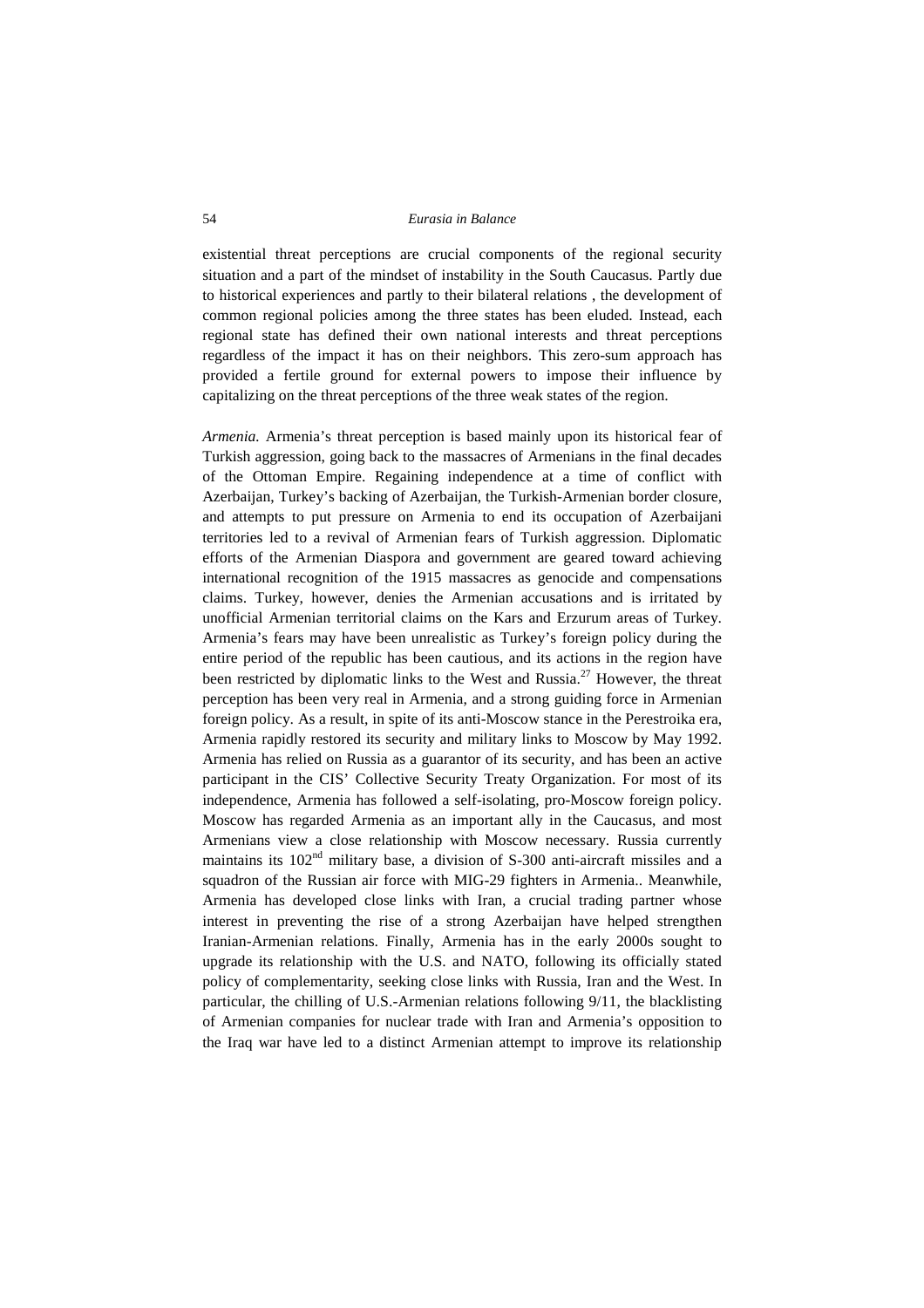with the U.S. Yerevan sought closer cooperation with NATO, especially in 2003 and 2004, though its participation in the Partnership for Peace program is far less intense than either Georgia or Azerbaijan.<sup>28</sup> The large and wealthy Armenian lobby in the U.S. has been Armenia's main foreign policy asset, as it has long managed to effectively lobby the U.S. congress to secure an earmarked \$90 million annual assistance program for Armenia and ensure equal amounts of military assistance to Armenia as to Azerbaijan. Armenia's foreign policy often seems to juggle increasingly difficult and potentially incompatible relationshipswith considerable success. Yet the crisis over Iraq is instructive. It shows that the viability of Armenia's foreign policy is directly correlated to the level of relations between the U.S. and Russia; and to the level of tension in the relationship between the U.S. and Iran.

*Azerbaijan.* Azerbaijan from the outset identified Russia and Iran as two leading threats to its national independence and security. Unlike Armenia, Azerbaijan does not perceive an acute external existential threat, though in private Azerbaijani experts and officials mistrust Iran for being opposed in principle to the existence of an Azerbaijani state. Much like Greece's virulent opposition to the creation of a state of Macedonia, Iran was deeply disturbed by the creation of an independent republic of Azerbaijan. Tehran feels insecure over the allegiances of the over 20 million strong Azerbaijani minority , which dominates the provinces of Western and Eastern Azerbaijan and Gilan, There is a large ethnic Azeri population in Tehran and other Iranian cities. These concerns have been enforced by continued tension in Azerbaijani-Iranian political and economic relations, including over delineation of maritime boundaries of the Caspian sea; claims of Iranian support for Shi'a extremist groups in Azerbaijan; Iranian concern over the closeness of U.S.-Azerbaijani relations; and over accusations of ethnic Azeri separatist agitation from the territory of the Republic of Azerbaijan.<sup>29</sup>

Azerbaijan's main foreign policy concerns are the conflict with Armenia over Karabakh; territorial disputes with Turkmenistan and Iran over oil fields in the Caspian Sea and the legal status of the Sea; and the development of East-West transport and trade corridors. Azerbaijan's relations with Russia started out contentiously but has improved. They suffered in the early 1990s due to perceived Russian support for Armenia in the Karabakh conflict, and the fact that weapons worth US\$1 billion were transferred illegally from Russia to Armenia between 1994-96. Bilateral relations nevertheless improved since President Putin came to power, to a point where a full thaw seems to have occurred, though the Azerbaijani leadership is still suspicious of Russia's ultimate intentions in the region.

Perceiving threats from the south, north and west, Azerbaijan has reached out to Turkey and the United States for support and economic and trade relations.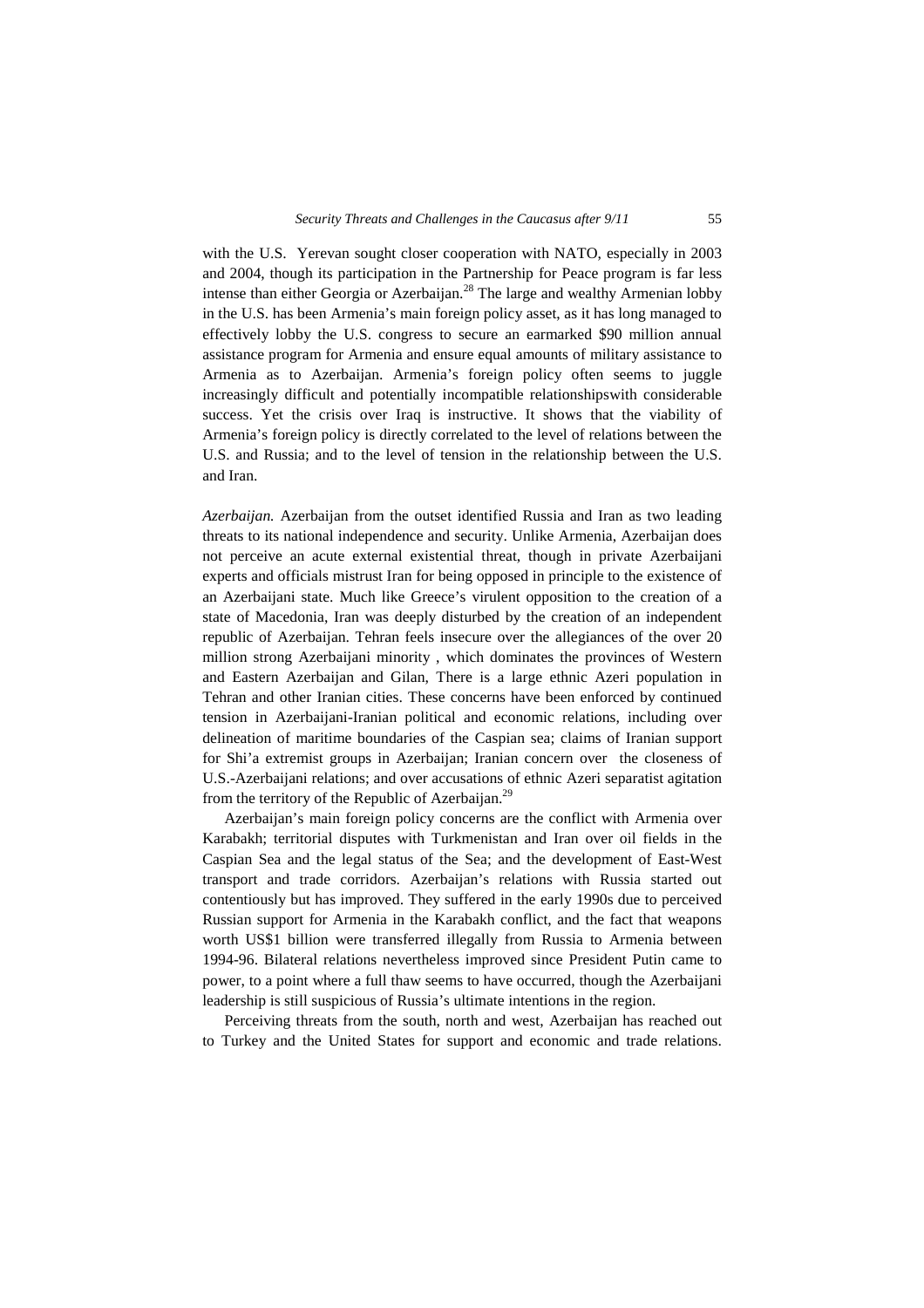Individual and sympathetic actors like Israel and Pakistan have also been important to Azerbaijan.

Turkey has been Azerbaijan's staunch ally in the political, military and economic sectors. Azerbaijan has also placed great emphasis on cooperation with the U.S. and NATO, becoming a PfP member in 1994 and contributing to peacekeeping missions in Kosovo, Afghanistan, and Iraq. After September 11, Azerbaijan was one of the first countries to render assistance to the U.S., by providing valuable transportation routes and security information. The U.S. Congress then finally waived Section 907 of the Freedom Support act, a bill passed at the behest of the Armenian lobby in Congress in 1992 that restricted U.S. aid to Azerbaijan. This has opened up new opportunities for military and economic cooperation, as illustrated by U.S. Secretary of Defense Donald Rumsfeld's visit to Baku in December 2003 at which the military-to-military relationship between the two countries was significantly upgraded.

*Georgia.* Georgia's perception of external threat is well-defined: since independence, Russia has been the main source of concern for the Georgian state. Russian adversarial behavior included direct pressure, such as refusal to withdraw military bases from the Georgian soil, repeated threats of direct military action, and assassination attempts against the country's leadership, as well as through economic levers such as the politically-motivated severing of gas supplies. Clearly, Russia supported Georgia's separatists in Abkhazia and South Ossetia. Georgia's pro-western and pro-American orientation and efforts to avoid entanglement in the Chechen War have caused severe Russian pressure, as Moscow stalled negotiations on Abkhazia, delayed the withdrawal of Russian military bases, complicated external debt rescheduling, imposed a discriminatory visa regime that exempts residents of secessionist areas of Georgia from the requirement of an entry visa to Russia, and gradually granted Russian citizenship to the residents of Abkhazia and South Ossetia. At present, over 80% of the population of the two regions are Russian citizens. This pattern of relations has altered in form but not in principle since the change in government in Georgia in November 2003. Russia acquiesced to the demise of its former protégé Aslan Abashidze in Ajaria in May 2004. However, this took place as a result of an implicit or explicit understanding that Georgia would be considerably more cooperative on the Chechen issue, and as a result of strong American support for Georgia.<sup>30</sup> The subsequent impasse over South Ossetia has clearly shown Russia's continuing support for the separatist statelets. Russia also pays pensions to residents of the secessionist regions and in some cases also pays the salaries of officials. Unlike in Azerbaijan, the arrival of President Vladimir Putin to power in Russia worsened Russian-Georgian relations.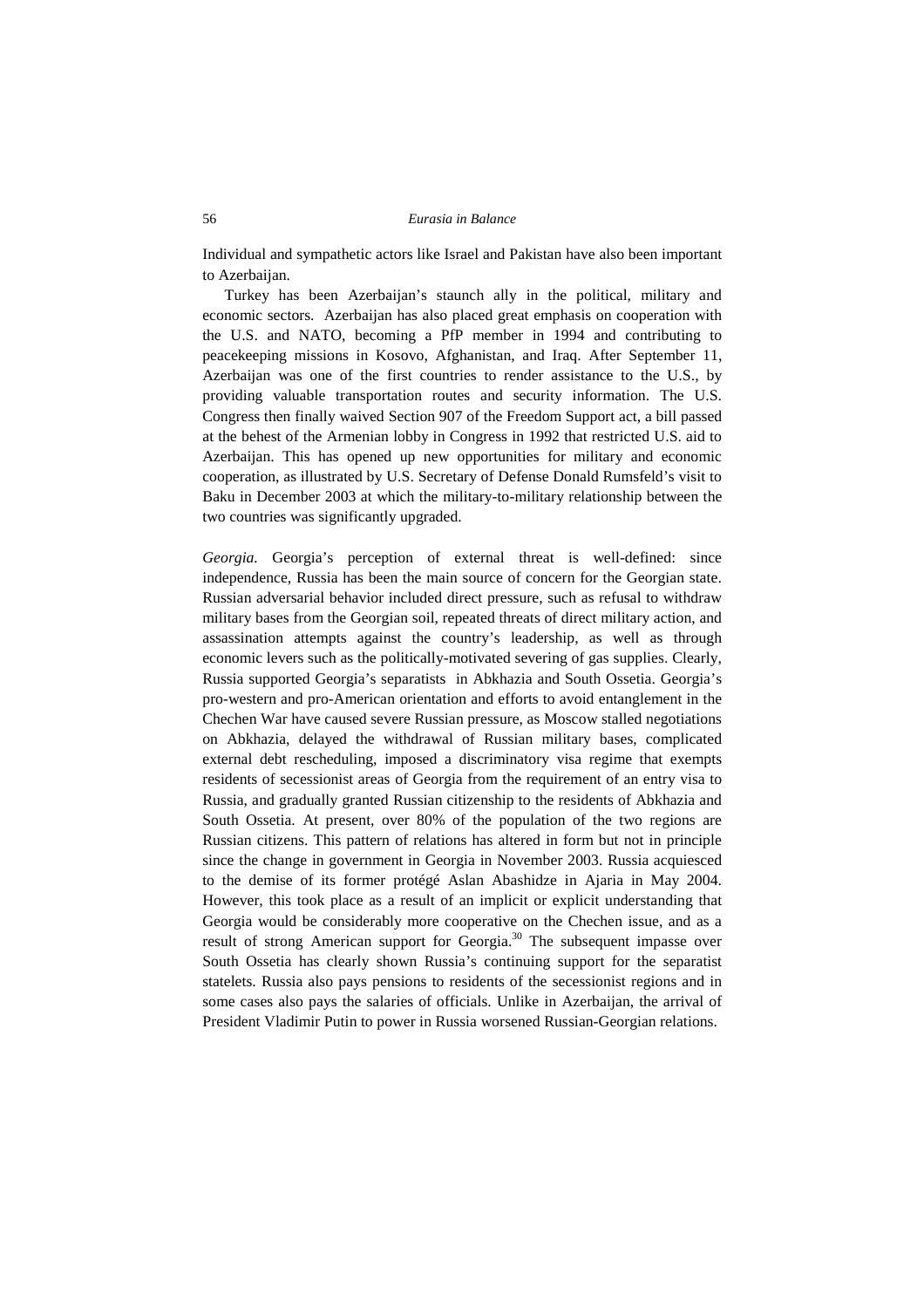In response, and given its lack of valuable natural resources, Georgia has tried to market its role as a gateway between the west and the larger Caspian region in the reconstruction of the ancient Silk Road. Tbilisi has therefore reached out to its other neighbors, and has increasingly looked to the West in search of new, alternative, economic and political opportunities. Relations with Europe and especially the U.S. have been a priority for Georgia. Georgia's relations with Turkey were marked by historical tensions, but these are being gradually overcome and in the late 1990s, Georgia has forged a strategic partnership with Turkey. In the energy, transportation, political and military sectors, Georgia and Azerbaijan have been at the forefront of creating a Caucasian 'bridge' between Europe and Turkey, and the Black Sea**,** the Caspian**,** and Central Asia regions. . Western interests have largely been determined by the exploitation of the Caspian energy. As the westward export of Caspian oil and gas gradually materializes through Azerbaijan and Georgia, as the Baku-Tbilisi-Ceyhan pipeline reached its two-thirds completion point in early 2004, geopolitical and geo-economic interests are gradually taking root in the region. Azerbaijan and Georgia hope that economic development and Western investments will ensure their security and stability, and provide conflict resolution and the restoration of their territorial integrity. Working in parallel as enthusiastic members of NATO's Partnership for Peace, the two states share a similar outlook on the world and on relations with their neighbors. In fact, as Vladimir Socor has noted, the security of Georgia and Azerbaijan is inseparable: the two stand or fall together. $31$ 

The relationship between Baku and Tbilisi has strengthened significantly since independence, as both understand that their security is connected. Azerbaijan cannot export its oil without Georgia, which connects it to Turkey and the West; while Georgia partially relies on Azerbaijan's oil exports for its economic and political security. The two have been motors in the GUUAM (Georgia Ukraine Uzbekistan Azerbaijan Moldova) alliance that developed since 1997 as a counterbalance to Russian hegemonic tendencies within the CIS. Armenia, on the other hand, has remained largely isolated from regional transportation schemes and cooperative efforts due to its conflict with Azerbaijan. Geographically, Azerbaijan and Georgia are positioned better than Armenia as a transport and communications route, as they form the corridor between the Black and the Caspian Seas, Hence, any transport conduit can easily bypass Armenia. International pressure has mounted on Azerbaijan and Turkey to open economic relations with Armenia, yet Azerbaijan refuses to do so as long as Armenia occupies almost a sixth of its territory. Although discussions during 2003 and 2004 repeatedly suggested Turkey would open its border for trade with Armenia, the Turkish leadership has made it clear that it is not about to make a U-turn unless Armenia takes a first step and liberates occupied territories. In fact, Turkey has clearly stated it is ready to open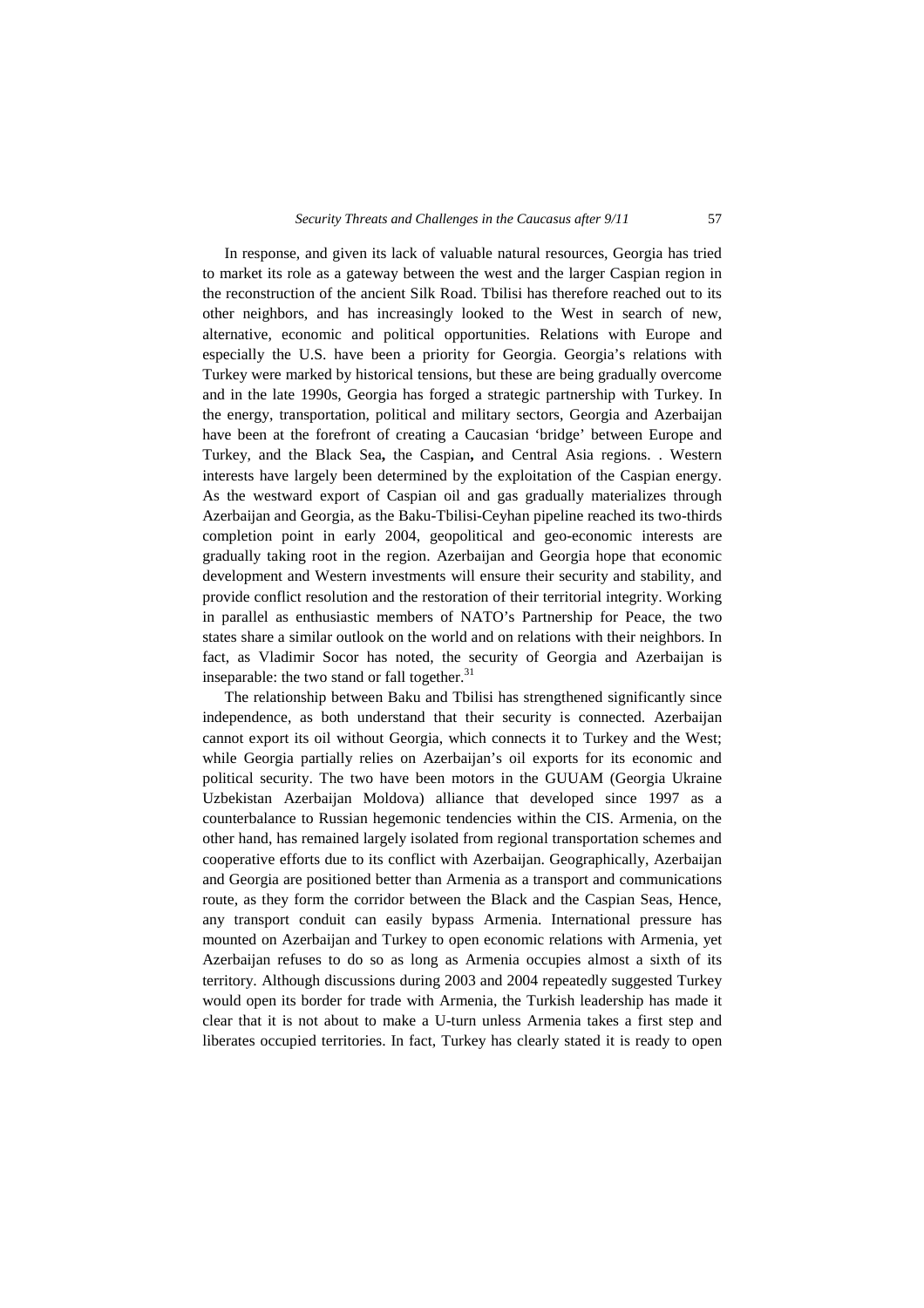the border as a confidence-building measure, should Armenia and Azerbaijan come to a phased agreement on the resolution of the conflict. Beliefs that Turkey would submit to international pressures to open the Turkish-Armenian border nevertheless proved premature and underestimated the Turkish commitment to Azerbaijan. Moreover, it overestimates the power of the economic incentives that the opening of the Turkish-Armenian border can bring to Turkey.

#### **Interests of Regional Powers**

In many ways foreign policy formulation in the South Caucasus has been characterized by a game of balancing allegiances. These states are caught between long-standing links to Moscow that date to before the creation of the Soviet Union and a practical dependence on Russia as a trading partner, and a desire to decrease dependence on Moscow by securing Western support in the form of economic and security guarantees. In order for this to happen, the South Caucasus states need Western support not as a short-term policy game, but rather a long-term commitment. The West has yet to show a commitment to realize its myriad of motivations in the South Caucasus, including reducing Russia's sphere of influence, securing access to Caspian energy resources, and enhancing the South Caucasus as the geographical gateway to Central Asia.

#### *Russia*

Since the independence of the South Caucasus, Moscow has reluctantly seen its influence in the region gradually declining, a process that it has sought to block by the use of various diplomatic, economic, and military means. Moscow has tried to keep the South Caucasus within the Russian sphere of influence, and has to that end tried to prevent the local states from pursuing independent foreign policies and hinder the United States and Turkey from increasing their presence and influence in the region. Russia's ties with Iran have also served this purpose. Russian senior policy makers demanded that all three states acceded to the CIS, accepted Russian border guards on their 'external' border with Iran and Turkey, and allowed Russian military bases on their territory. Moreover, Russia has sought to monopolize the transportation of energy resources from the former Soviet space to world markets, and has sheltered coup-makers and rebellious leaders such as Igor Giorgadze from Georgia and Ayaz Mutalibov and Surat Husseynov from Azerbaijan.

Moscow played a crucial role in the separatist wars in Georgia and in the Armenian-Azerbaijani conflict, effectively using these conflicts as levers to rein in independent-minded Georgia and Azerbaijan. Russian support was crucial in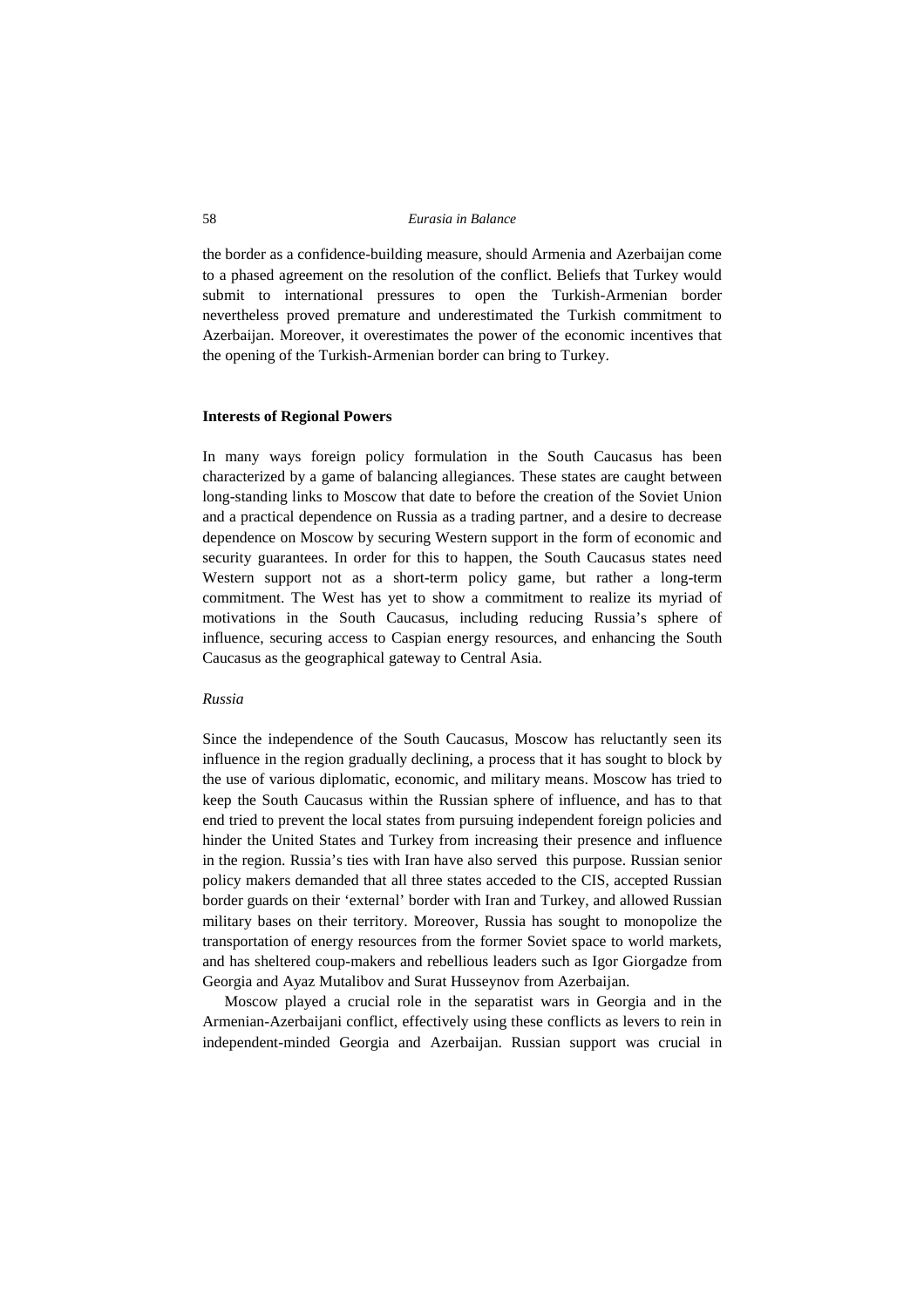providing the breakaway statelets with de facto independence; Russia forced both Georgia and Azerbaijan to join the CIS in 1993, and Georgia to recognize its military presence for the next 25 years. Military bases in Vaziani (close to Tbilisi), Gudauta (Abkhazia), Batumi (Ajaria), and Akhalkalaki (Javakheti) promoted Russian influence throughout the country. The bases then engaged in illegal but possibly covertly sanctioned arms trading and strengthening of separatist forces in the minority areas. At the 1999 OSCE Istanbul Summit, Russia agreed to withdraw from the Vaziani and Gudauta bases and to reach an accord with Georgia on the status of bases in Akhalkalaki and Batumi by the end of 2001. Russia, nevertheless, has consistently sought to avoid abiding by these commitments. Moscow demands a multi-year time-frame for withdrawal, while Georgia seeks a three-year time limit. Through the CIS peacekeeping forces, Russia maintains a firm military presence in Abkhazia and South Ossetia. While Russia has not recognized the independence of the Abkhazian and Ossetian enclaves, it provides them with political, economic, and military support. Abkhaz and Ossetians residents were exempted from the entry visa requirement imposed on Georgia in December 2000, and from June 2002, Russian began granting citizenship to the residents of Abkhazia and South Ossetia. This situation in fact could be understood as a de facto annexation of these territories. Meanwhile, the Russian military continues to pursue a harder-line foreign policy towards Georgia; the repeated bombing of Georgian territory in the Kodori and Pankisi gorges, alleging the presence of Chechen militants, are evidence of this, as are the Russian military's military activities in South Ossetia in Summer 2004. Russia has also developed close military ties with Armenia, which has become an outpost of Russian influence in the South Caucasus.

Since President Putin came to power, Russia has adopted a more pragmatic position toward Azerbaijan, leading to an improvement in relations and a more constructive attitude in the Minsk Group negotiations; Russia has also been less vocal toward expanded American and Turkish influence in the region. However, continued strong-arm policies toward Georgia generate doubt as to what Moscow's strategic intentions are. With respect to the stalemated conflicts of the region, Russia's policies have given abundant evidence that Russia finds the present status quo convenient, and does not desire a resolution to any of them.

#### *Iran*

The independence of the South Caucasian states took Iran by surprise, especially as the war between Azerbaijan and Armenia revealed deep contradictions in the foreign policy of the Islamic Republic. Disagreements within Iranian ruling circles on dealing with the creation of Azerbaijan and over Caucasus policy in general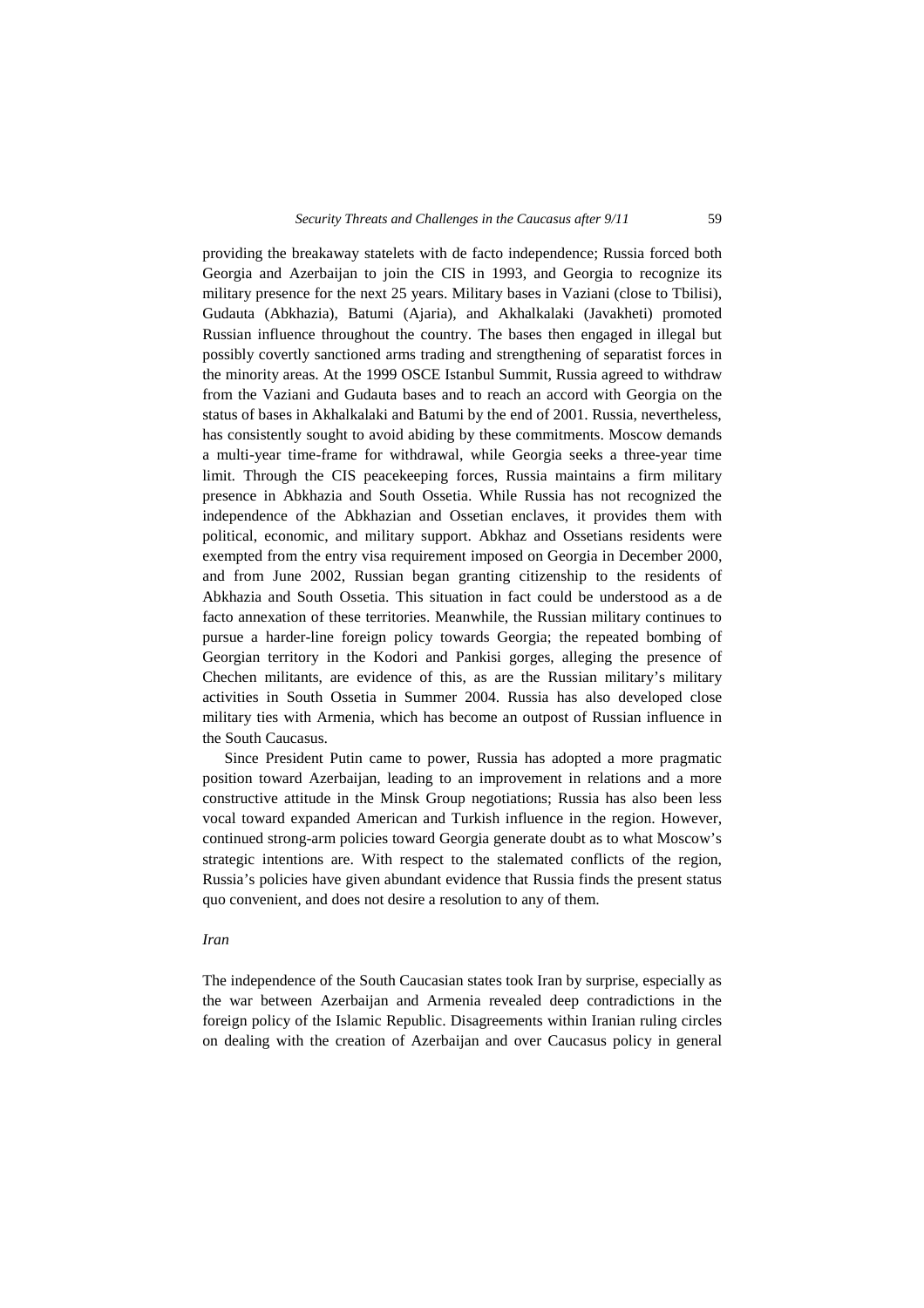have produced mixed signals, but in spite of these differences, Iranian policy has proven remarkably durable. Three main facets have characterized Iranian policy. Firstly, a concern over the emergence of the independent state of Azerbaijan, leading to a gradual tilt toward Armenia in the Armenian-Azerbaijani conflict. Secondly, a dramatic improvement in relations with Russia that, despite a shaky basis given the potential contradictions in the Russian and Iranian policies toward Central Asia and the Caspian region, have developed into a strategic partnership with significant nuclear and military components, as developed in Robert Freedman's contribution to this volume. Thirdly, an increasing desire to influence the development of oil and gas resources in the Caspian Sea, seeking to thwart Turkish and American influence over pipeline routes. Iran's recent belligerence in Caspian naval matters is a rising concern, as viewed below.

Concern over the twenty million strong Azeri minority in Iran has guided Iran's policy toward the Caucasus. Tehran fears increased Azeri nationalism and separatism that could threaten the integrity of the Iranian state. Aware of its waning legitimacy and popularity, the clerical regime seeks to prevent the emergence of a strong and wealthy Republic of Azerbaijan that would act as a magnet for Azeri national aspirations in Iran. Azerbaijani President Elçibey's anti-Iranian attitude worsened relations to the freezing point in 1992, and speeded up Tehran's tilt toward Armenia in the conflict. Iran has also found common ground with Russia on many issues. Beyond economic benefits, Iran and Russia share an ambition to limit Turkish and American influence in their backyard, and to restrict the westward orientation of the South Caucasian nations.<sup>32</sup>

#### *Turkey*

Turkey's military and security role in the South Caucasus increased gradually in the early 2000s. After a bout of pan-Turkic euphoria in the early 1990s that frightened Armenia, Iran, Russia, and discomforted Georgia, Ankara has since the late 1990s pursued a pragmatic and stable policy toward the South Caucasus as Ali Koknar contribution to this volume demonstrates. Turkey gives primacy to relations with Azerbaijan, both because of the close cultural and linguistic affinities between the two states, and because of Azerbaijan's pivotal geopolitical and energy position. The Baku-Tbilisi-Ceyhan oil pipeline, scheduled to be online in 2005, and the Baku-Tbilisi-Erzurum gas pipeline have added economic importance to the Caucasus for Turkey. A logical result of Turkey's ambition to become an energy corridor from the Caspian Sea has led to increased Turkish attention to Georgia, the geographic link between Turkey and Azerbaijan and Central Asia. Turkey has improved its relations with Georgia to the level of strategic partnership. After Iranian military threats toward Azerbaijan in July-August 2001, Turkey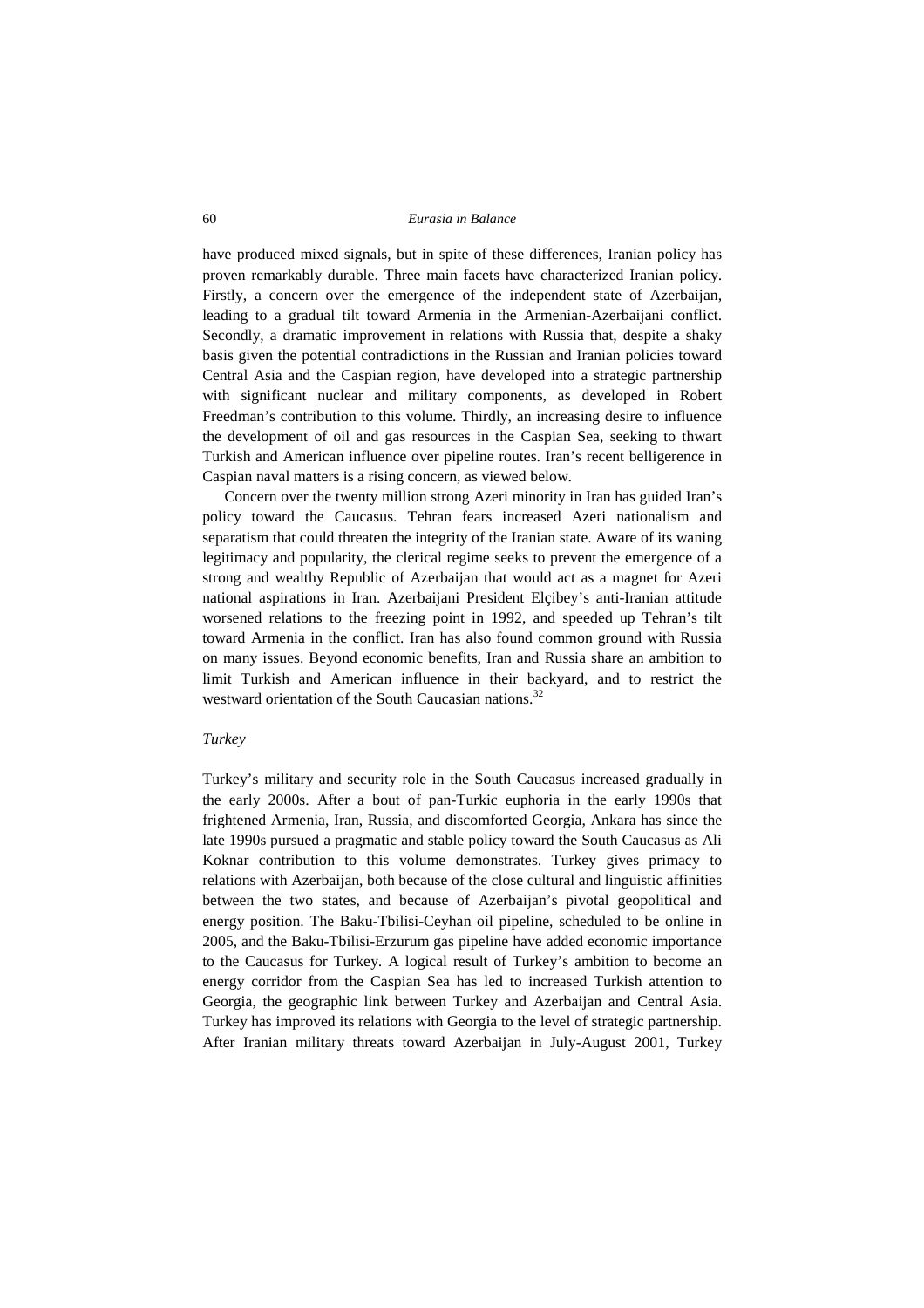strongly signaled that it had taken on a role as guarantor of Azerbaijan's security. Turkey has supervised the buildup of Azerbaijan's military forces, and entertains close military ties with Azerbaijan and Georgia. In a sense Ankara was forging a Turkish-Georgian-Azerbaijani military relationship that is in turn linked to the Turkish-U.S. alliance and Turkish-Israeli ties, even if the latter are in a worse condition than in the late 1990s.

The only South Caucasian country with which Turkey has extremely poor relations is Armenia. As viewed above, Armenia sees Turkey as the chief threat to its security, and still suspects Turkey of having genocidal ambitions against Armenia. Turkey, for its part, refuses to recognize (or the classification of the massacres as genocide of Armenians during the First World War and sees the Armenian government's struggle to achieve international recognition of the atrocities as a step toward territorial demands on Turkey. This fear is compounded by the Armenian government's reluctance to recognize its border with Turkey (Armenia claims it simply refuses to make a superfluous statement to that effect), and exacerbated by the anti-Turkish efforts of Armenian Diaspora organizations, particularly in France and the United States. Turkey's military and security role in the South Caucasus increased gradually in the early 2000s.

### *United States*

American interest in the South Caucasus began in 1994, spearheaded by the Department of Defense and the energy industry. The Pentagon saw the South Caucasus as a strategically important region to secure access to Eurasia and urged the U.S. Government to help secure the independence and stability of the South Caucasian states. The oil industry sought U.S. government support in its ambition to maximize its market share in the extraction of Caspian oil, and in stabilizing the area to decrease political risks. By the late 1990s, U.S. attention had increased, based on an understanding of the Caucasus as the linchpin of any U.S. role in Central Asia. This perception increased dramatically in the aftermath of September 11, 2001, as the U.S. deployed military units in Central Asia. Within practically 24 hours of the terrorist attacks, the governments of Georgia and Azerbaijan announced their full cooperation with the United States, providing intelligence sharing, and offering blanket overflight rights, refueling facilities, and basing rights. Armenia, like Russia, also provided cooperation, though not as extensive and straightforward. Given the recalcitrance of Iran and the complications involved in overflights over Russian territory (such as detailed prior information on all aircraft, missions, and cargoes of planes), most U.S. and allied flights between the mainland United States and Europe and Afghanistan transited the airspace of the South Caucasus. This graphically illustrated the importance of the South Caucasus'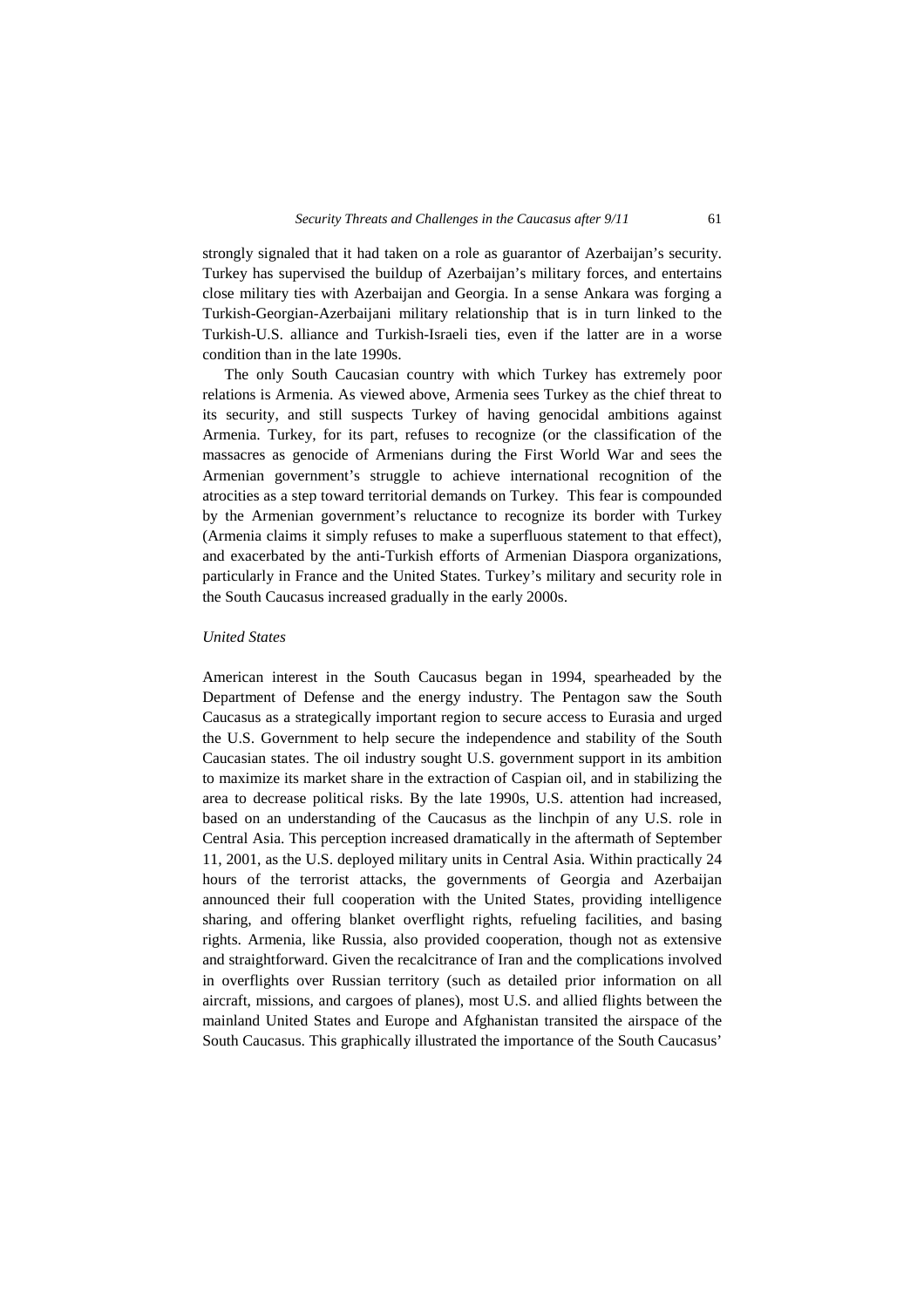geopolitical location and the imperative of securing access to the Caucasus for any direct role in Central Asia. In fact, the stationing of American bases in Central Asia further increased the strategic importance of the South Caucasus to policy-makers in Washington. To supply its bases in Central Asia with military hardware and personnel as well as combat missions, the U.S. is hardly in a position to rely on transiting the territory of either Russia, China, or Iran. The remaining options are to supply Central Asian bases from bases in the Persian Gulf area via Pakistan and Afghanistan, or from bases in or through Turkey via the South Caucasus and over the Caspian Sea. The Pakistan/Afghanistan option is feasible, but hardly one the Pentagon would like to be dependent on given the instability of Afghanistan and the anti-American sentiments in parts of Pakistan and the presence of numerous Islamic militants there.. As a result, securing the stability and cooperation of the South Caucasian states became a priority concern for the U.S.

In January 2002, sanctions imposed in 1992 at the behest of the Armenian lobby in the U.S. Congress against Azerbaijan were waived, and the Department of Defense embarked on a large program of military cooperation with Azerbaijan. In February, U.S. troops were sent to Georgia, tasked to train Georgian special forces in a bid to build up the Georgian army and to help Tbilisi assert control over the Pankisi Gorge. In December 2003, Defense Secretary Donald Rumsfeld visited Baku and Tbilisi, indicating the high level of U.S. attention to the region. Rumsfeld visited Baku again in August 2004. The Department of Defense has taken the lead in seeking to raise the security issues in the South Caucasus on the U.S. foreign policy agenda, including potentially an increased role in the resolution of regional conflicts, specifically between Armenia and Azerbaijan. Rumsfeld's December 2003 visit came on the heels of the transitions in the two countries, indicating U.S. strategic support to the new leadership in both states, particularly to the new Georgian government. The U.S. had played an important role in ensuring a nonviolent transition as Shevardnadze's regime crumbled, including by putting pressure on the power ministries to abstain from using force should they be asked to. The U.S. then strongly supported the new Georgian government's successful move to reintegrate the semi-autonomous province of Ajaria. American attention to the South Caucasus is hence likely to remain high, and its coordination with Turkey is an important element in its engagement there. The U.S. has been lobbying for a greater role for NATO in the region, with Azerbaijan and especially Georgia seeking a closer connection to the Atlantic alliance. NATO nevertheless does not encourage the publicly stated aim of membership in the alliance that Georgia is seeking with much publicity and Azerbaijan through diplomatic means. European powers, notably, have been significantly less interested in a NATO role in the South Caucasus than the United States.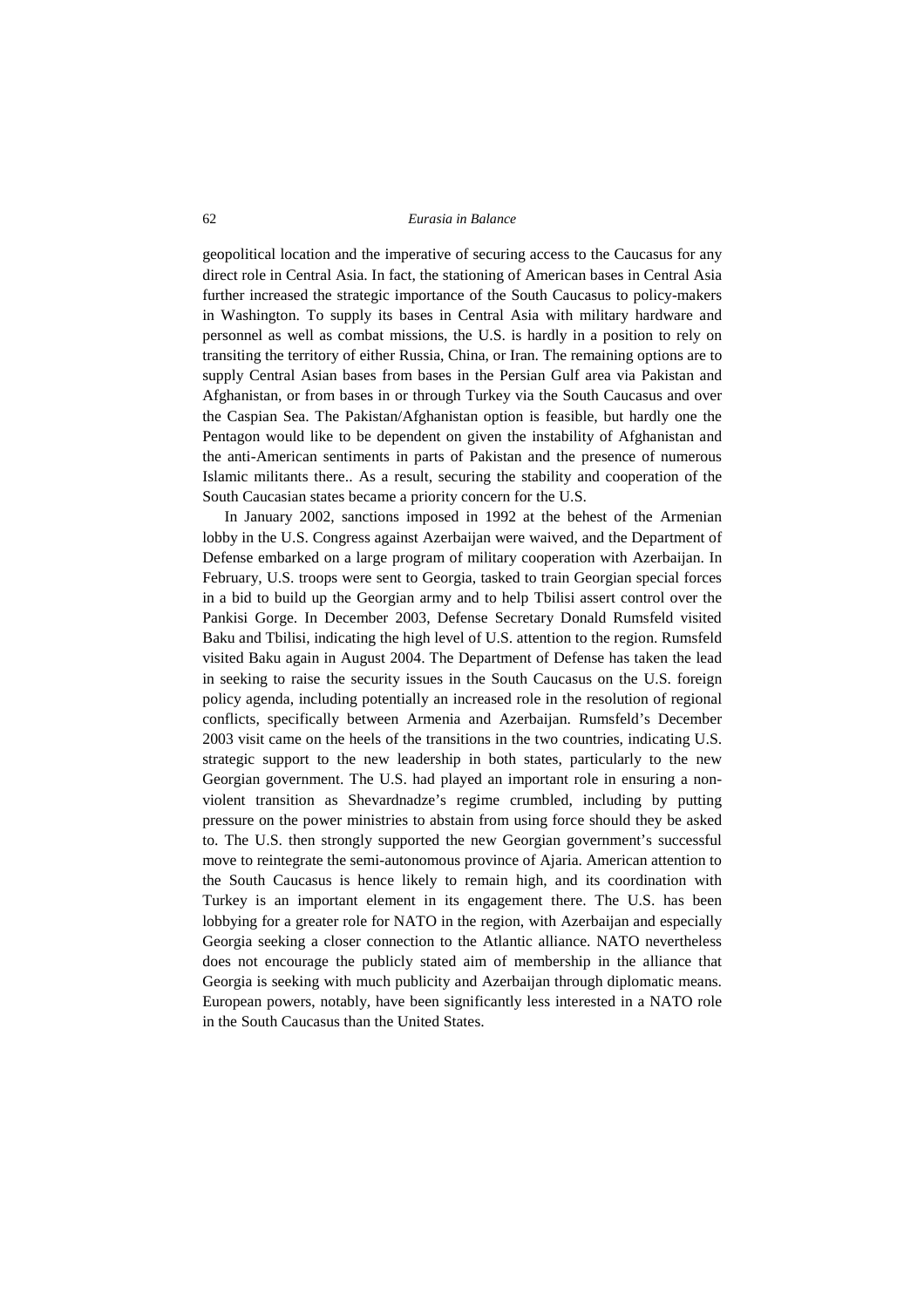#### **Acute External Security Threats**

An overt external military threat to the regional countries remains a possibility. Two main scenarios are possible: a Russian military threat to Georgia under the pretext of anti-terrorism and peacemaking in South Ossetia or Abkhazia, and an Iranian military threat to Azerbaijan, primarily a naval threat in the Caspian Sea. In fact, these scenarios have occurred at a limited scale in recent years. Russia repeatedly accused Georgia of sheltering terrorists, occasionally bombing Georgian territory in the Pankisi and Kodori gorges. Russian media reports in February 2002 that al Qaeda fighters, possibly including Osama bin Laden himself, found refuge in Georgia were stoking pressure for outside military intervention.<sup>33</sup> The Russian Defense Ministry declared that Moscow might feel compelled to intervene militarily to contain Islamic radicals in Georgia, and other Russian officials have asserted Russia's "moral right" to launch an antiterrorist operation in Pankisi. A Russian military move was real threat at the time in the last months of 2001 and early 2002, perhaps forestalled only by the launching of the U.S. Georgia Trainand-Equip Program in early 2002. Yet the continuation of the Chechen conflict indicates a risk that Russia may use the pretext of anti-terrorism to apply pressure, including military action, against Georgia. As far as Iran and Azerbaijan is concerned, the dispute over the Caspian Sea legal status reached a climax after significant oil and gas resources were identified in the Sharq/Alov oilfields, lying in the Azeri maritime sector disputed by Tehran. In July 2001, Iranian warships forcibly evicted a BP-owned exploration vessel operating over the Sharq/Alov field. This was followed by almost two weeks of daily overflights of Azerbaijani waters and land by the Iranian air force, which eventually prompted a Turkish reaction in the form of a visit to Baku of the Turkish Chief of Staff and a squadron of F-5 fighter jets) and in its aftermath, increased American military assistance to Azerbaijan, with a focus on naval defense. Tensions have abated somewhat, but the Caspian Sea status is unresolved and future Iranian moves are not to be excluded, especially given the increasing hardliner control over the government and state machinery.

#### **Implications of the Caucasian Security Deficit**

The Caucasian security deficit, stemming from the interrelated and unregulated security threats, has plagued the region for a considerable time. The increasing importance of the South Caucasus in the aftermath of the anti-terrorist operation in Afghanistan and the war in Iraq have now made the security deficit a threat not only to regional security but to that of Euro-Atlantic interests as well. The need for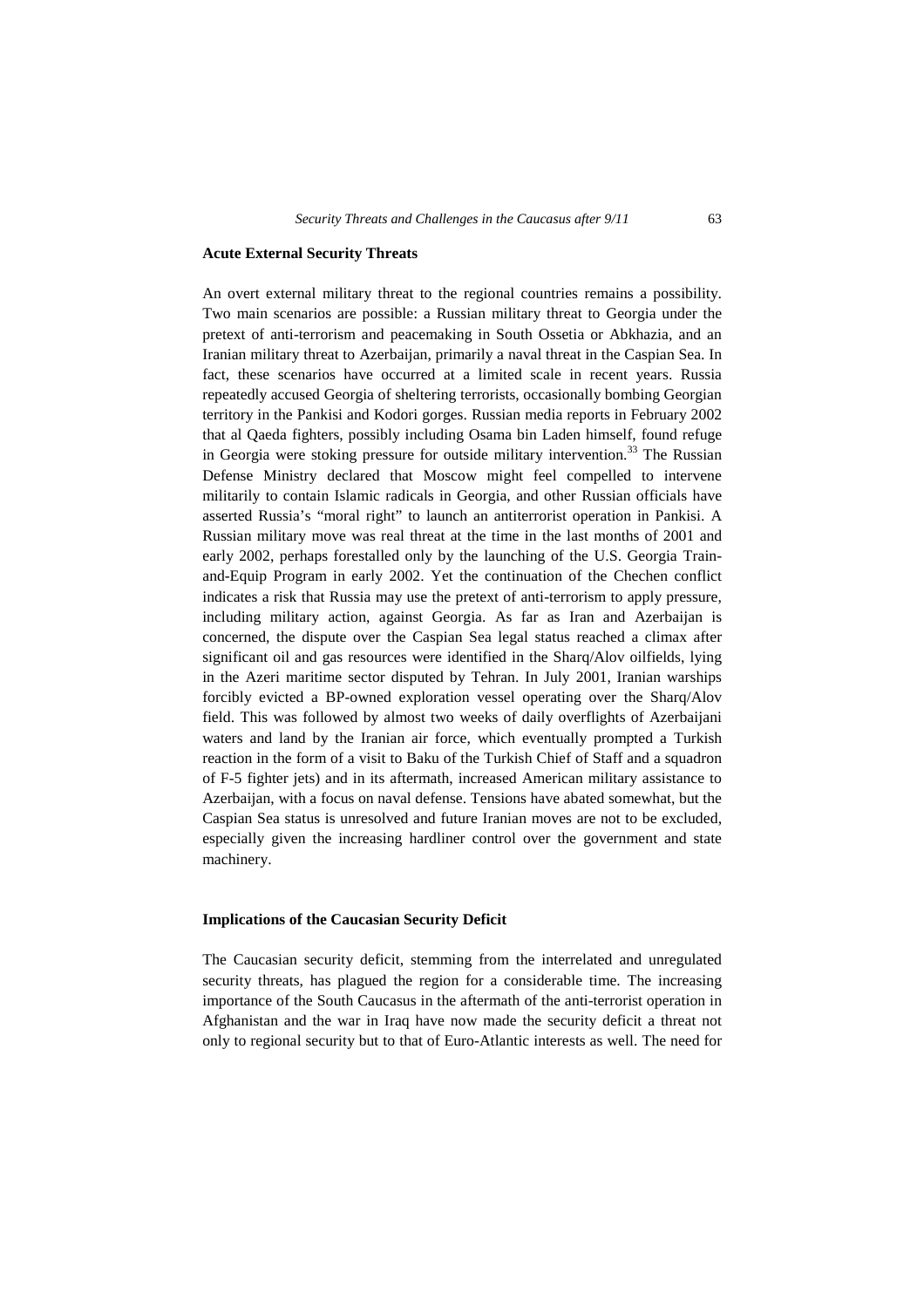institutionalized security arrangements to manage, reduce and if possible resolve the security threats in the region has become palpable. The dimensions and multifaceted character of the security deficit are such that they impede not only the regional stability of the South Caucasus and the interests of Western powers, but the political, social and economic development of the three states in the region. In fact, it is increasingly apparent that failure to provide security is impeding the building of viable sovereignty in the region.

The insecurity of the South Caucasus impedes political stability, accountability and democratic development in several ways. Most prominently, insecurity in the early-to-mid 1990s derailed the political liberalization ongoing in the region and legitimized the return of authoritarian rule in all three states. The popular urge for order and stability therefore allowed the governing structures to backpedal on institutional reform of both a political and economic nature. Political instability followed as a direct consequence of the conflicts, as poor government performance led to the rapid loss of popular legitimacy and encouraged armed political contenders to challenge authorities. Moreover, the weakening of government that resulted from the conflicts facilitated corruption and criminal infiltration of administrative bodies at a national and regional level.

In the economic sense, the conflicts and the insecurity they bred severed regional trade linkages. Moreover, fighting brought material destruction, and created an economic burden as well as fall in economic output due to the displacement of hundreds of thousands of people who became refugees in their own countries. The downfall in economic production exacerbated problems with corruption and organized crime, since the collapse of the labor market made corruption and crime not only attractive alternative sources of income, but for some people the only possible one. . Moreover, the loss of licit trade was replaced by illicit trade, which has been partially concentrated to separatist territories practically outside government control. The most prominently example is South Ossetia with its Ergneti market functioning as a key point in smuggling of goods from Russia to Georgia. Abkhazia, Ajaria, Javakheti, and Lezgin-populated areas of Azerbaijan have also been marred by smuggling.

On a societal level, the refugee populations remain largely unintegrated into the general population, with specific problems and both material and psychological suffering that impact society as a whole, especially in Azerbaijan and Georgia. In addition, the unresolved conflicts are contributing to fanning the flames of nationalism in the region, thereby impeding the development of civic-based identities and democratic political culture.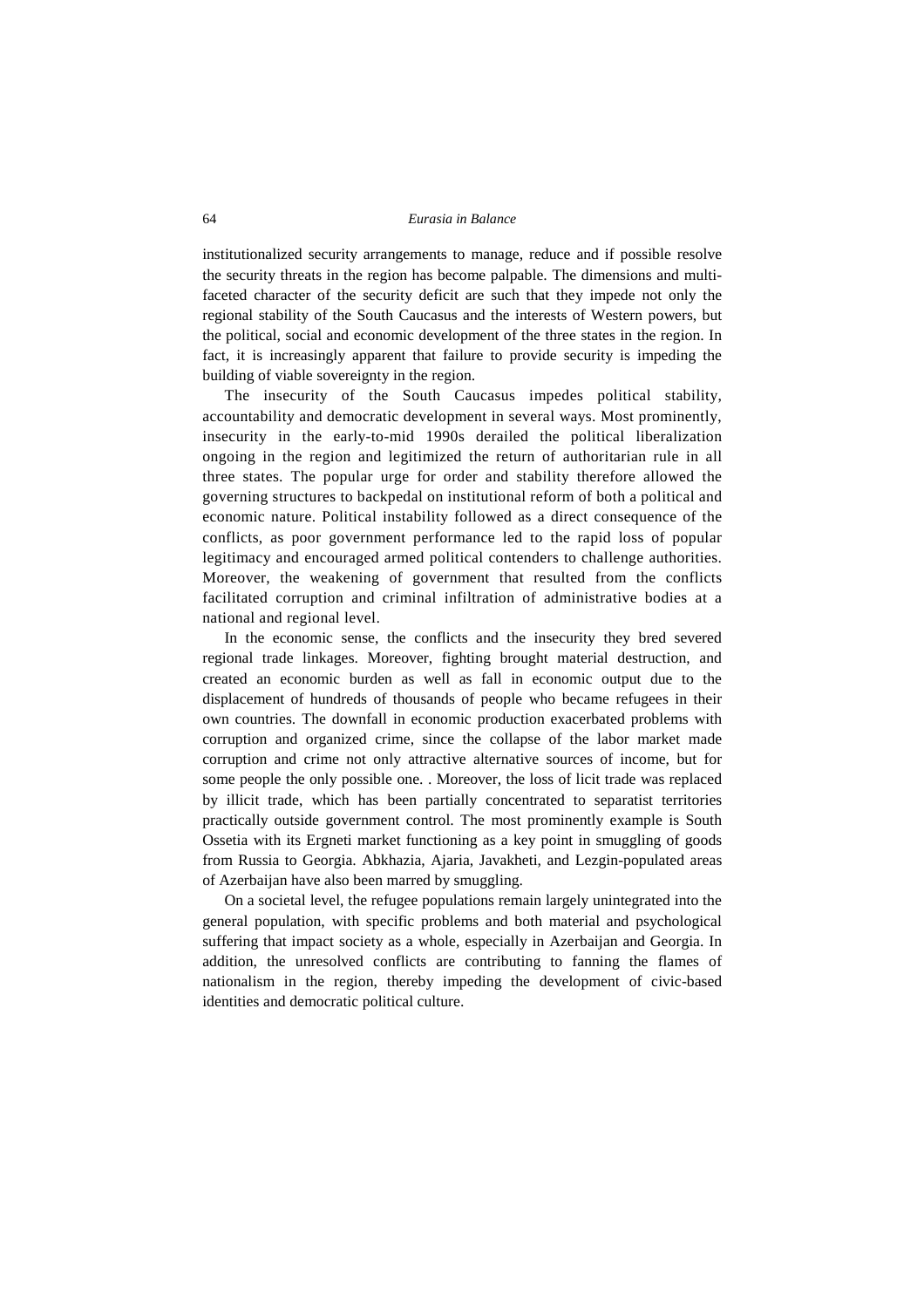# **Conclusion**

Western aid to the region and to other conflict-ridden areas have often attempted to go around the hard security, trying to work at a grassroots level with confidencebuilding measures, encouraging economic exchanges, supporting civil society. There was hope that these efforts would help bring about a more positive climate that would in turn lead to improvements in conflict resolution and regional security. The record so far shows the pitfalls of this process. While western assistance has undoubtedly been beneficial to political and economic development in the region, it has failed to alleviate security problems of the region. It is becoming increasingly apparent that insecurity and conflict lies at the base of the problems of the South Caucasus, and that only through addressing the security deficit in the region directly will it be possible for the South Caucasus to develop economically and politically into stable and peaceful societies. One day, such states one day may become net security providers rather than net security recipients.

#### **Notes**

<sup>1</sup> Svante E. Cornell, *Small Nations and Great Powers: A Study of Ethnopolitical Conflict in the Caucasus*, Richmond: Curzon Press, 2001; Edward W. Walker, "No War, No Peace in the Caucasus: Secessionist Conflicts in Chechnya, Abkhazia and Karabakh", in Gary Bertsch et al., eds., *Crossroads and Conflict: Security and Foreign Policy in the Caucasus and Central Asia*, London: Routledge, 2000.

<sup>2</sup> Theresa Freese, "The Calm Before the Storm? Georgians Ready for War but Calling for Peace", *Central Asia-Caucasus Analyst*, 14 July 2004, pp. 7-8.

3 Recent overviews include Svante Cornell et al., *The South Caucasus: A Regional Overview and Conflict Assessement*, Stockholm: SIDA, 2002; Martina Huber, *State-Building in Georgia-Unfinished and at Risk*, The Hague: Netherlands Institute of International Relations, 2004.

4 Alexander Rondeli, *Foreign Policy of Georgia and Priorities of National Security*, Tbilisi: UNDP Discussion Paper Series, no. 3, 1999, p. 3.

<sup>5</sup> Istvan Szönyi, "The False Promise of an Institution: Can Cooperation between OSCE and NATO be a Cure?", *Center for International Security and Arms Control*, January 1997. John J. Maresca, "Resolving the Conflict Over Nagorno-Karabakh: Lost Opportunities for International Conflict Resolution", in *Managing Global Chaos: Sources of and Responses to International Conflict*, eds. Pamela Aall, Chester A. Crocker, and Fen Osler Hampson, Washington DC: United States Institute of Peace Press, 1996, pp. 255-276; Rexane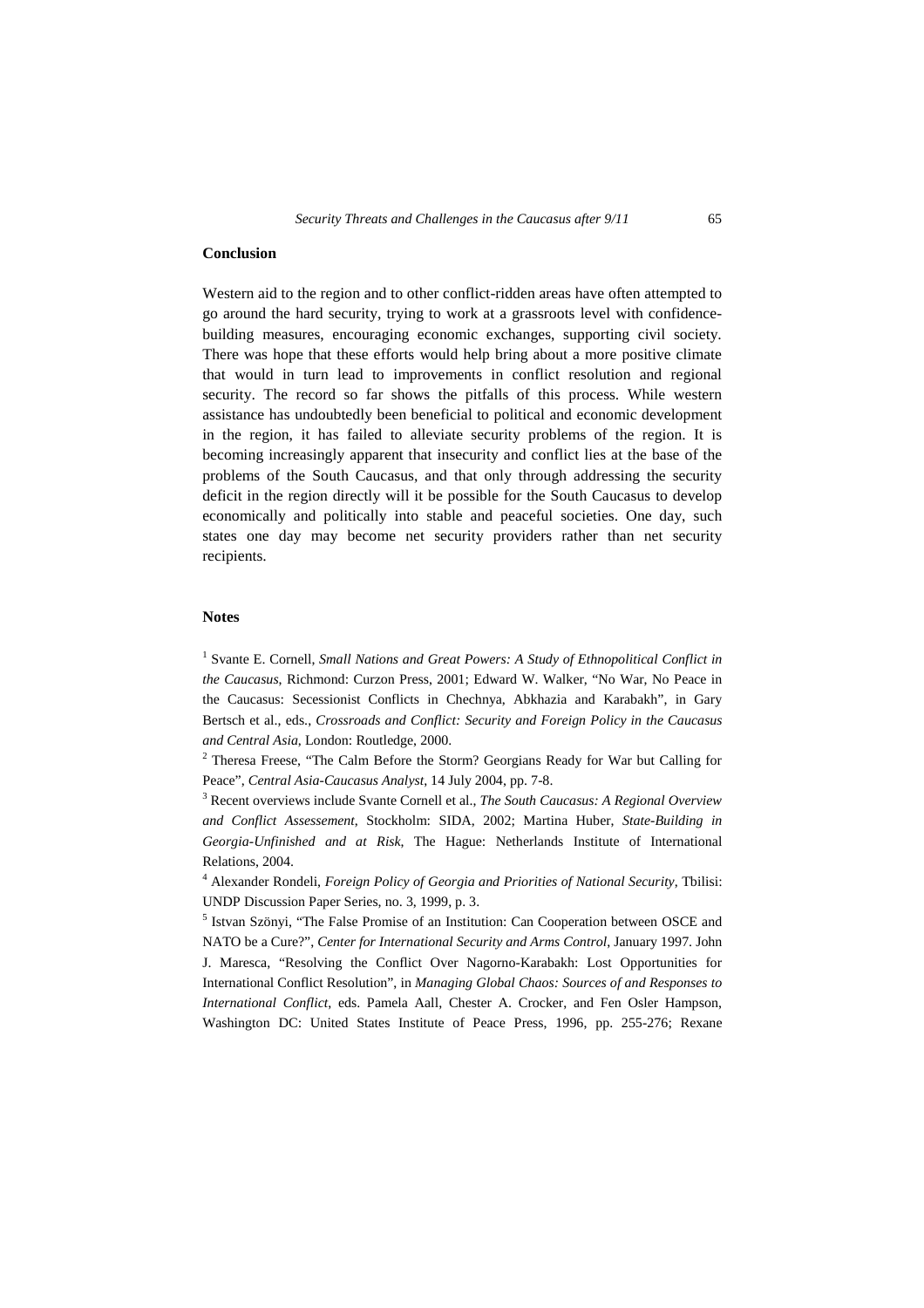Dehdashti, *Gewaltminderung und Konfliktregelung in ethnosozialen Konflikten. Möglichkeiten und Grenzen internationaler Akteure in der Kaukasusregion*, unpublished dissertation, Frankfurt am Main 1997. Rexane Dehdashti, *Internationale Organisationen als Vermittler in Innerstaatlichen Konflikten: Die OSZE und der Berg Karabach-Konflikt*, Frankfurt: Studien der Hessischen Stiftung Friedens und Konfliktforschung, 2000.

6 Svante Cornell, Roger McDermott, William O'Malley, Vladimir Socor and Frederick Starr, *Regional Security in the South Caucasus: The Role of NATO*, Washington DC: Central Asia-Caucasus Institute Policy Paper, April 2004.

<sup>7</sup> Mikha Gegeshidze, "The Mukhrovani Insurrection: An Attempted Military Coup Or A Mutiny Reflecting Social Discontent?", *Central Asia-Caucasus Analyst*, 23 May 2001, p. 7

8 Svante E. Cornell and Fariz Ismailzade, "Azerbaijan", *Nations in Transit 2004*, eds. Amanda Schnetzer et al., New York: Freedom House, 2004. Online at http://www.freedomhouse.org/research/nitransit/2004/azerbaijan2004.pdf.

9 Charles Fairbanks, "Georgia's Rose Revolution", *Journal of Democracy*, vol. 15 no. 2, April 2004, pp. 110-124.

10 Background to the conflict is found in Cornell, *Small Nations and Great Powers*; Thomas de Waal, *Black Garden: Armenia and Azerbaijan through Peace and War*, New York: New York University Press, 2003; and Michael P. Croissant, *The Armenian-Azerbaijani Conflict: Causes and Implications*, New York: Praeger, 1998.

<sup>11</sup> Radio Free Europe/Radio Liberty Caucasus Report, vol. 7 no. 23, 10 June 2004.

<sup>12</sup> Fariz Ismailzade, "Latest Efforts to Solve Nagorno-Karabakh Dispute Fails, Killing Talk of Economic Cooperations", *Central Asia-Caucasus Analyst*, 9 October 2002. Online at http://www.cacianalyst.org/view\_article.php?articleid=9

 $13$  Dodge Billingsley, "The Georgian Security Dilemma and Military Failure in Abkhazia", *The Harriman Review*, Vol. 10 no. 4, 1998.

14 See Alexandre Kukhianidze, Aleko Kupatadze, Roman Gotsiridze, *Smuggling through Abkhazia and Tskhinvali Region/South Ossetia*, Tbilisi: American University Transnational Crime and Corruption Center, 2003.

<sup>15</sup> Dodge Billingsley, "Security Deteriorates Along the Abkhazia-Georgia Ceasefier Line", *Jane's Intelligence Review*, 6 September 2001; Alexandr Iskandarian, Alan Parastaev, Gagik Avakian, *Sobytia v Kodorskom Ushelie. Oktiabr' 2001 goda*, Dzaujikau: UNHCR Working Group of the CIS Conference, 2001.

16 Personal communication from eyewitnesses, Tbilisi, 2002.

17 Raffi Khatchadourian, "Part Four: America Builds and Army for Industry", *The Village Voice*, March 26-April 1, 2003, online at http://www.villagevoice.com/issues/0313/ khatchadourian.php; Zeyno Baran, "Tensions increasing in Abkhazia", CSIS Georgia Update, April 1, 2002, p. 1.

18 C.J. Chivers, "Georgia's New Leader Baffles U.S. and Russia Alike", *New York Times*, 17 August 2004.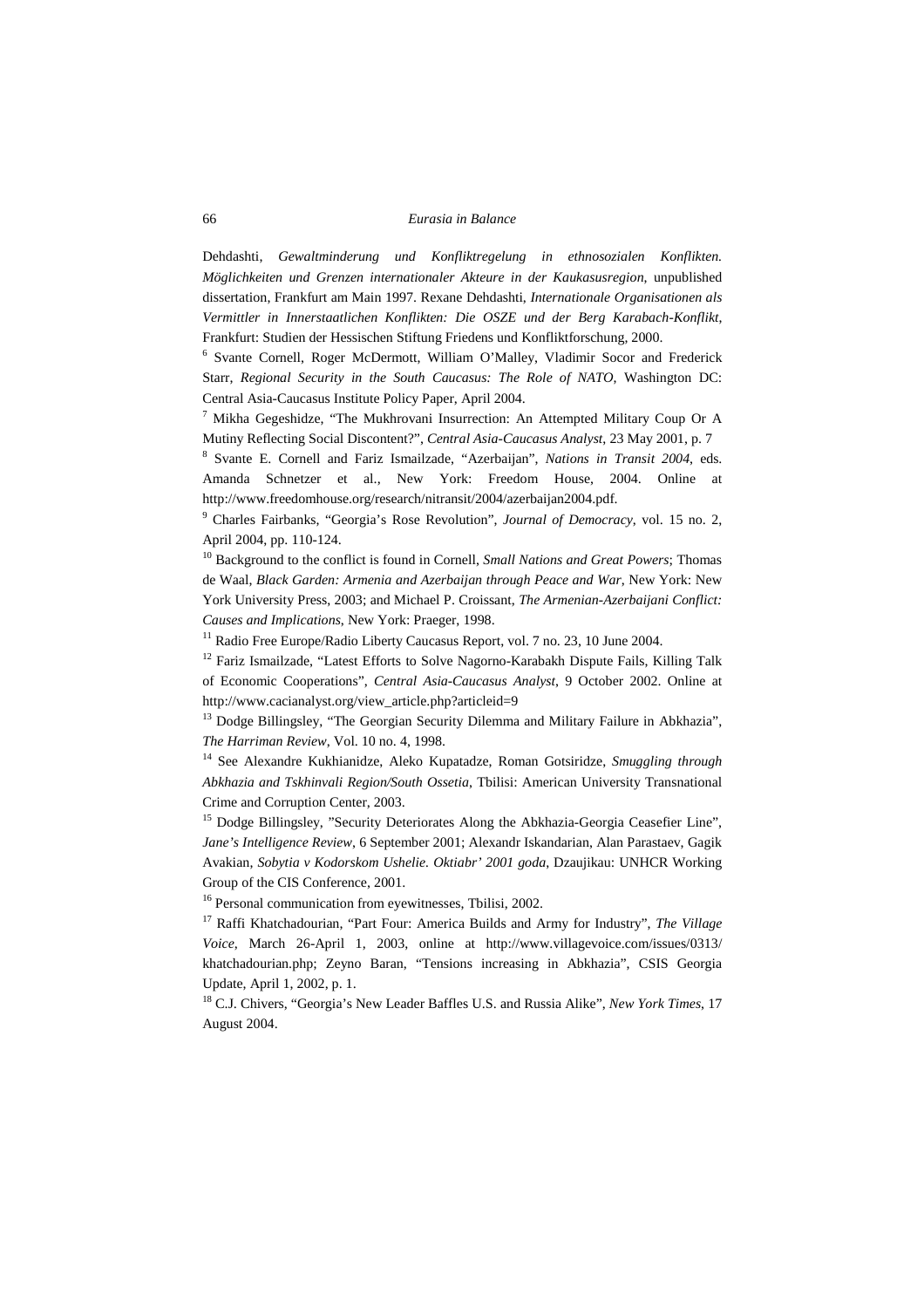<sup>19</sup> See e.g. Georgi M. Derluguian, "A Tale of Two Resorts: Abkhazia and Ajaria Before and Since the Soviet Collapse, in Beverly Crawford and Ronnie D. Lipschutz, *The Myth of Ethnic Conflict*, Berkeley: University of California, International and Area Studies Research Series, no. 98, 1998, pp. 261-292 also Judith Hin, "Ajaria: The Interests of a Local Potentate in Keeping Armed Conflict at Bay", Paper Presented at the Association for the Study of Nationalities Yearly Conference , New York, 13-15 April 2000.

 $20$  See Theresa Freese, "Yet Another Rose Revolution? Georgia's "Two Brothers" Campaign in South Ossetia", *Central Asia-Caucasus Analyst*, 2 June 2004, p. 3.

21 Vladimir Socor, "The Separatist International", *The Wall Street Journal Europe*, July 23- 25, 2004; "Death Toll Climbs to 16 in South Ossetia", *Civil Georgia*, 19 August 2004, www.civil.ge.

22 "Russia Against Wider OSCE Role in South Ossetia", *Eurasia Daily Monitor*, 4 August 2004. (electronic)

23 Douglas Frantz, "Nuclear Booty: More Smugglers Use Asia Route", *The New York Times*, 11 September 2001, p. A1.

24 Alexandre Kukhianidze, Aleko Kupatadze, Roman Gotsiridze, *Smuggling through Abkhazia and Tskhinvali Region/South Ossetia*, Tbilisi: American University Transnational Crime and Corruption Center, 2003; Svante Cornell, "The Growing Role of Transnational Crime in the South Caucasus", *The South Caucasus: A Challenge for the EU*, ed. Dov Lynch, Paris: EU Institute of Security Studies, Chaillot Papers, 2003, pp. 23-40; Tamara Makarenko, "Smuggling Operations Degrade Security in the Caucasus", *Jane's Intelligence Review*, November 2003, pp. 26-29.

25 Anna Matveeva and Duncan Hiscock, *The Caucasus: Armed and Divided*, London: SaferWorld, April 2003.

<sup>26</sup> On the Interior Ministry's corruption, see David Darchiashvili, "Georgia: A Hostage to Arms", in Matveeva and Hiscock, *The Caucasus: Armed and Divided*, pp. 69-101.

27 See Malik Mufti, "Daring and Caution in Turkey's Foreign Policy", *Middle East Journal,*  vol. 52 no. 1, Winter 1999, pp. 32-50.

<sup>28</sup> See Svante E. Cornell, Roger McDermott, William O'Malley, Vladimir Socor, and S. Frederick Starr, *Regional Stability in the South Caucasus: The Role of NATO*, Washington DC: Central Asia-Caucasus Institute, 2004.

29 "Harsh Words between Iran and Azerbaijan", *Moscow News*, 7 April 1996; "President Aliyev Says Iranian Relations with Armenia Offend Azerbaijan", *Turan* news agency, Baku, 3 August 1999. (BBC Summary of World Broadcasts); "Iranian Diplomat's Stance Makes Azeri President Interrupt Meeting", ANS TV, Baku, 29 March 2001; "Azeri Paper Details Iranian Intelligence Activities during Month of Muharram", *BBC Monitoring Service* , 7 April 2001.

30 Nino Tetelashvili, "Georgia's Revolution Takes a Dangerous Turn", *Central Asia-Caucasus Analyst*, 5 May 2004, pp. 3-4.